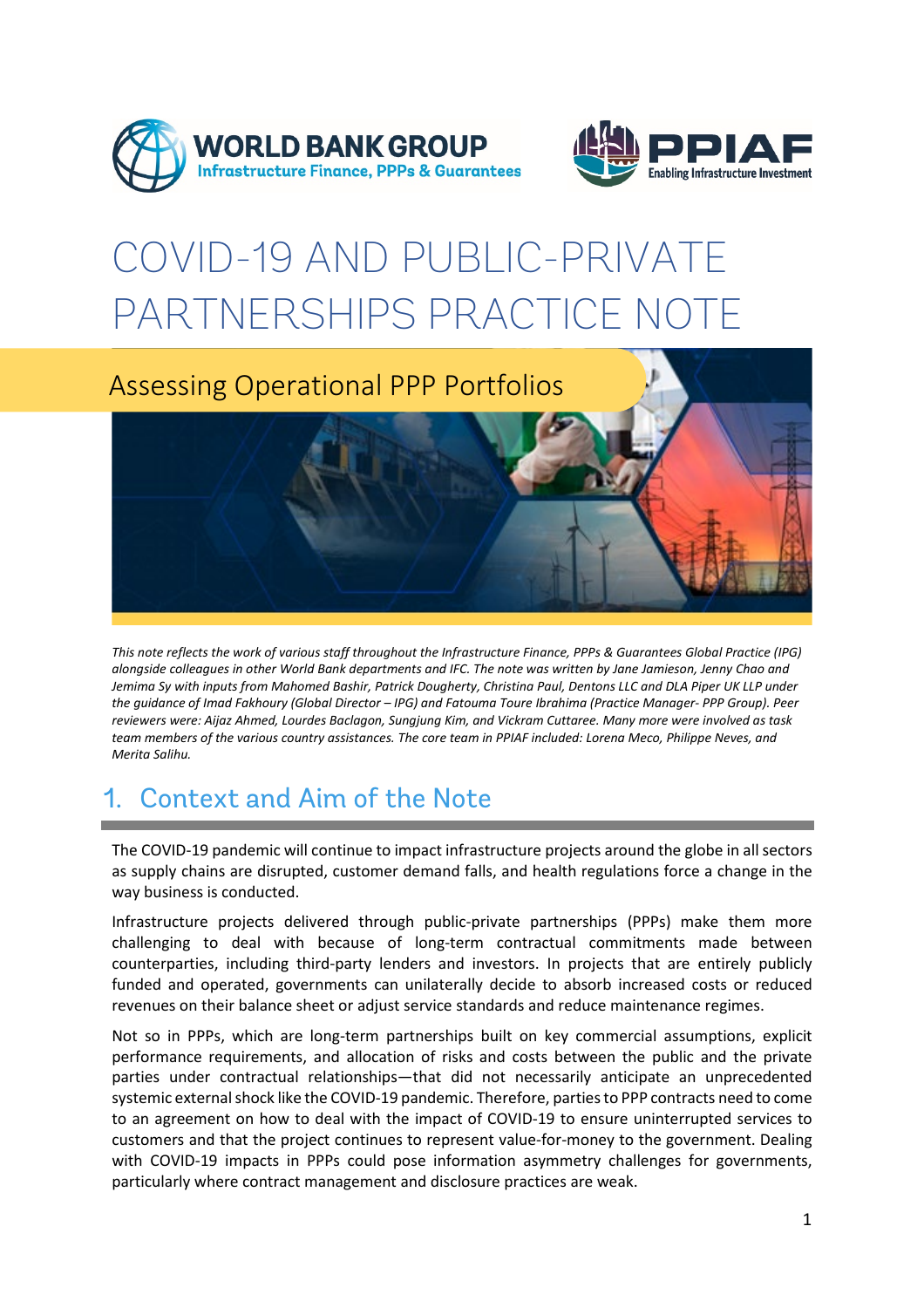This note discusses key operational considerations when trying to maintain services during the COVID-19 crisis and recalibrating the PPP project in the short-term. It builds on early lessons from the pandemic response and provides general guidance that could assist governments when assessing their policy and legal options for addressing COVID-[1](#page-1-0)9 impacts on PPP projects that are already underway $^1$ .

The impact of the pandemic is evolving; therefore, this note only captures information and actions taken by different countries to date. It will be updated as more practices and lessons are collected.

This note focuses only on a process for assessing individual PPP projects that are in the operational stage. Similar practice notes are being developed to provide insights into the impact of COVID-19 on other aspects of PPPs<sup>2</sup>.

### 2. Channels and Potential Impacts of COVID-19 on PPPs in **Operation**

Many countries have taken actions to limit the virus spread through social distancing policies, limiting work to only essential activities, closing schools, and restricting movements. Approximately 90 percent of the world's population has faced travel restrictions amid the COVID-19 pandemic. A sharp global economic downturn is ongoing. The year 2020 has already had a significant impact on the private infrastructure market with investment commitments in the first half of 2020 declining by 56 percent compared to the same period in 2019<sup>[3](#page-1-2)</sup>.

The main channels of COVID-19 impact on infrastructure PPP projects are:

- Low growth and macro-economic volatility
- Declines in demand
- Supply disruptions
- Added health and safety regulations and the need for a change in operations
- Government policy or sector decisions to implement stimulus or social safety nets (such as funding employee furlough schemes or emergency loan programs to private businesses)

These, in turn, can lead to important secondary consequences that result in increased costs and lower revenues to the Project Company. User-fee concessions (including roads, airports, ports, ferries, etc.) are facing stress due to reduced demand, while availability fee-based projects may come under pressure as the public sector faces additional fiscal limitations due to competing demands on public spending during the pandemic.

While, thus far, the problem is one of drops in free cash and near-term liquidity, the long-term outlook for these assets could be placed in doubt under prolonged stress—threatening the Project Company's ability to service debt; provide services according to contractual expectations, with potential resulting hardships to consumers; as well as the viability of the project itself. *Figure 1* illustrates the multifaceted impact that COVID-19 and the resulting economic downturn can have on PPP projects.

<span id="page-1-0"></span> $1$  This note is informed by expert knowledge, international practice and early lessons from the support being provided by the Infrastructure Financing, PPPs & Guarantees (IPG) Global Practice, through PPIAF, to country clients who have sought assistance under a COVID-19 Rapid Response Facility.

<span id="page-1-2"></span><span id="page-1-1"></span><sup>&</sup>lt;sup>2</sup> Other notes being developed alongside this one cover other issues linked to COVID-19 impacts on PPPs: PPPs under preparation, fiscal implications of COVID-19 to PPP programs, and developments in the infrastructure financial markets.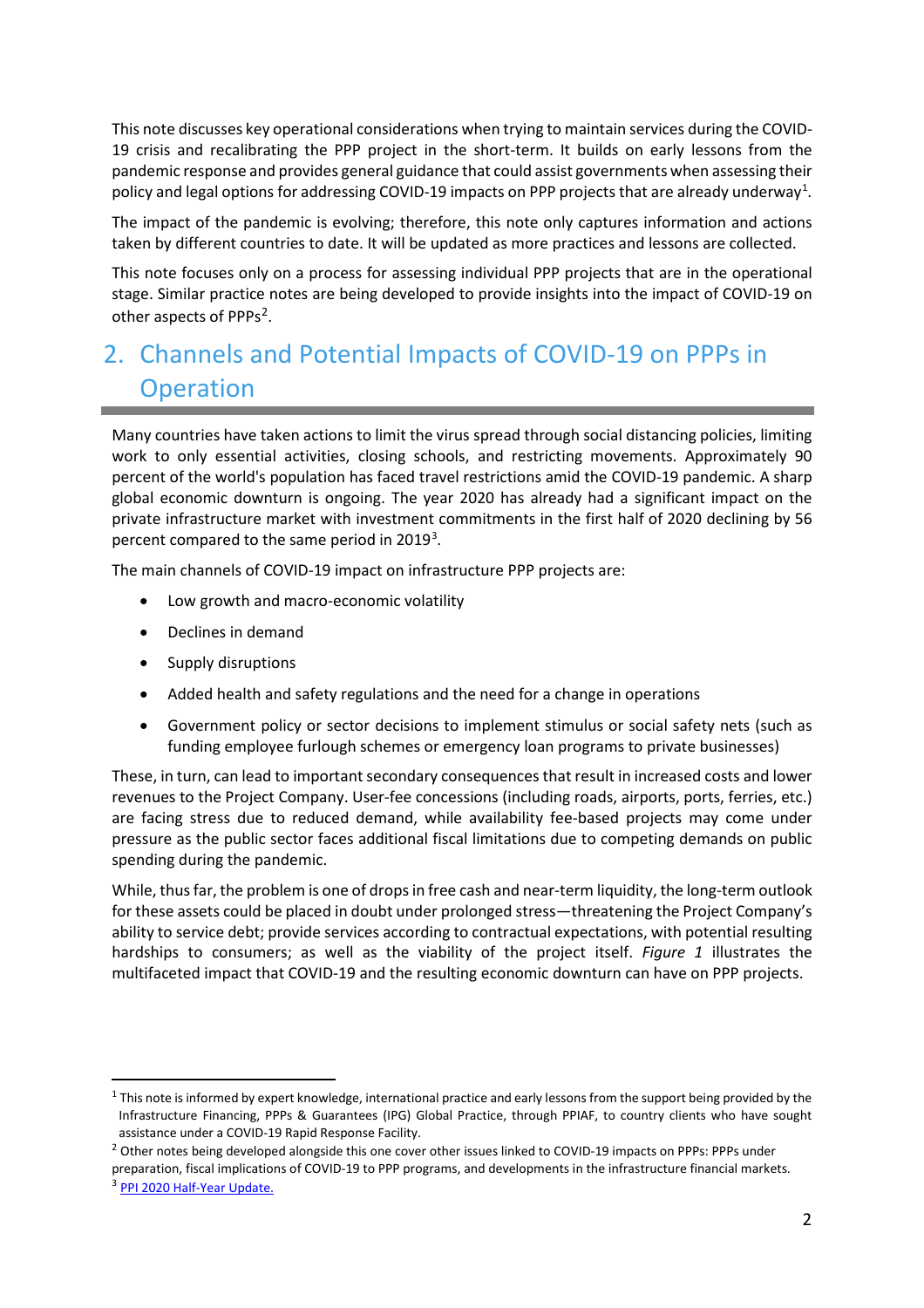

#### *Figure 1 Potential Channels of COVID-19 Impacts on PPPs in Operation*

## 3. How Might COVID-19 Impact Operational PPP Contracts?

*Early identification of stress points through the prompt examination of information, stress testing, and assessment of contract rights and obligations can help identify the appropriate level of action from governments.*

Governments and authorities managing infrastructure PPPs should get ahead of anticipated developments through a rapid assessment of their PPP portfolios in order to identify risks, estimate the cost of such risks, and inform decisions on options and actions. The process diagram in Figure 2 sets out steps for assessing COVID-19 impacts on PPP projects that are under operation or construction. Sections four to eight will describe each of these steps in more detail.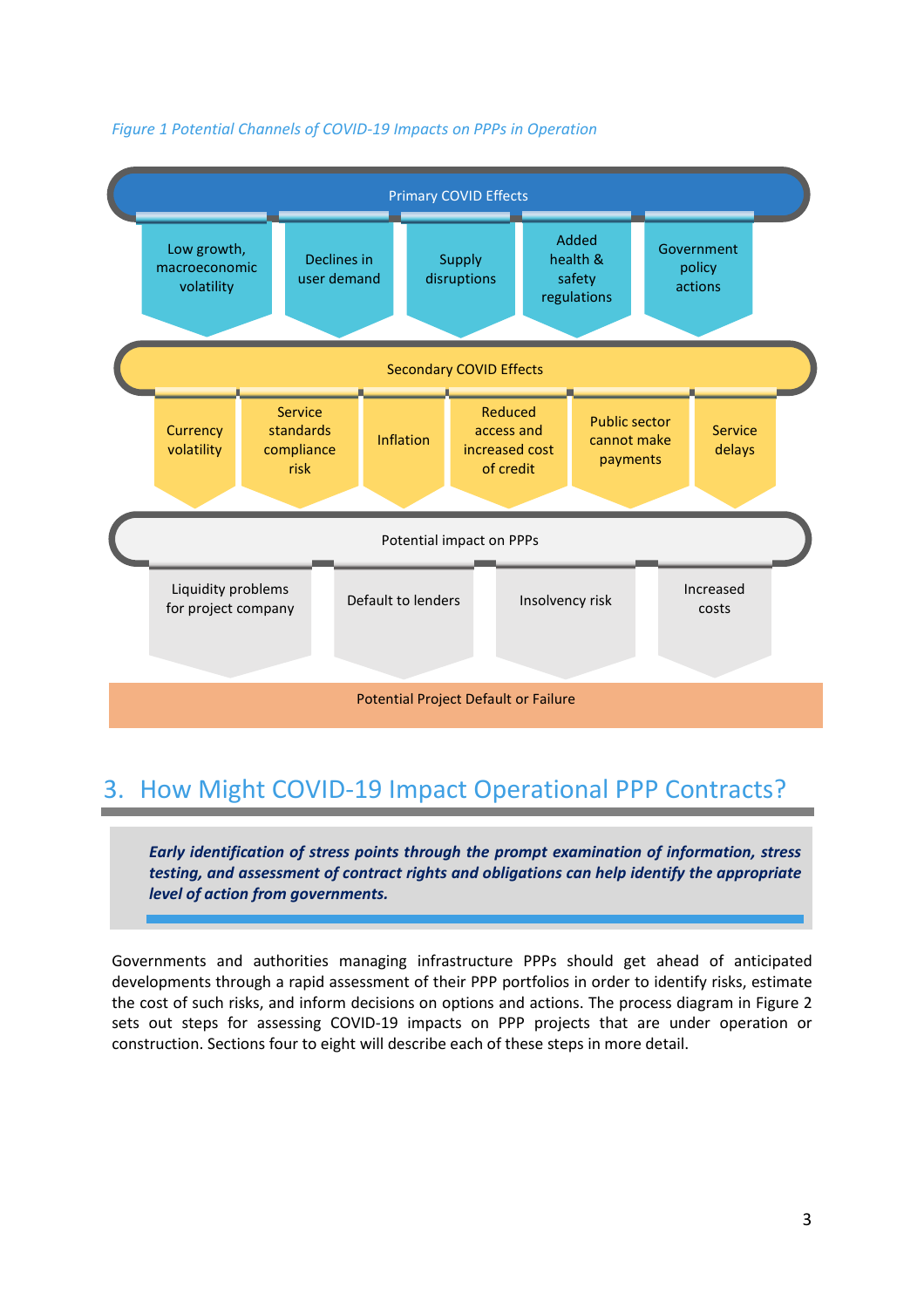

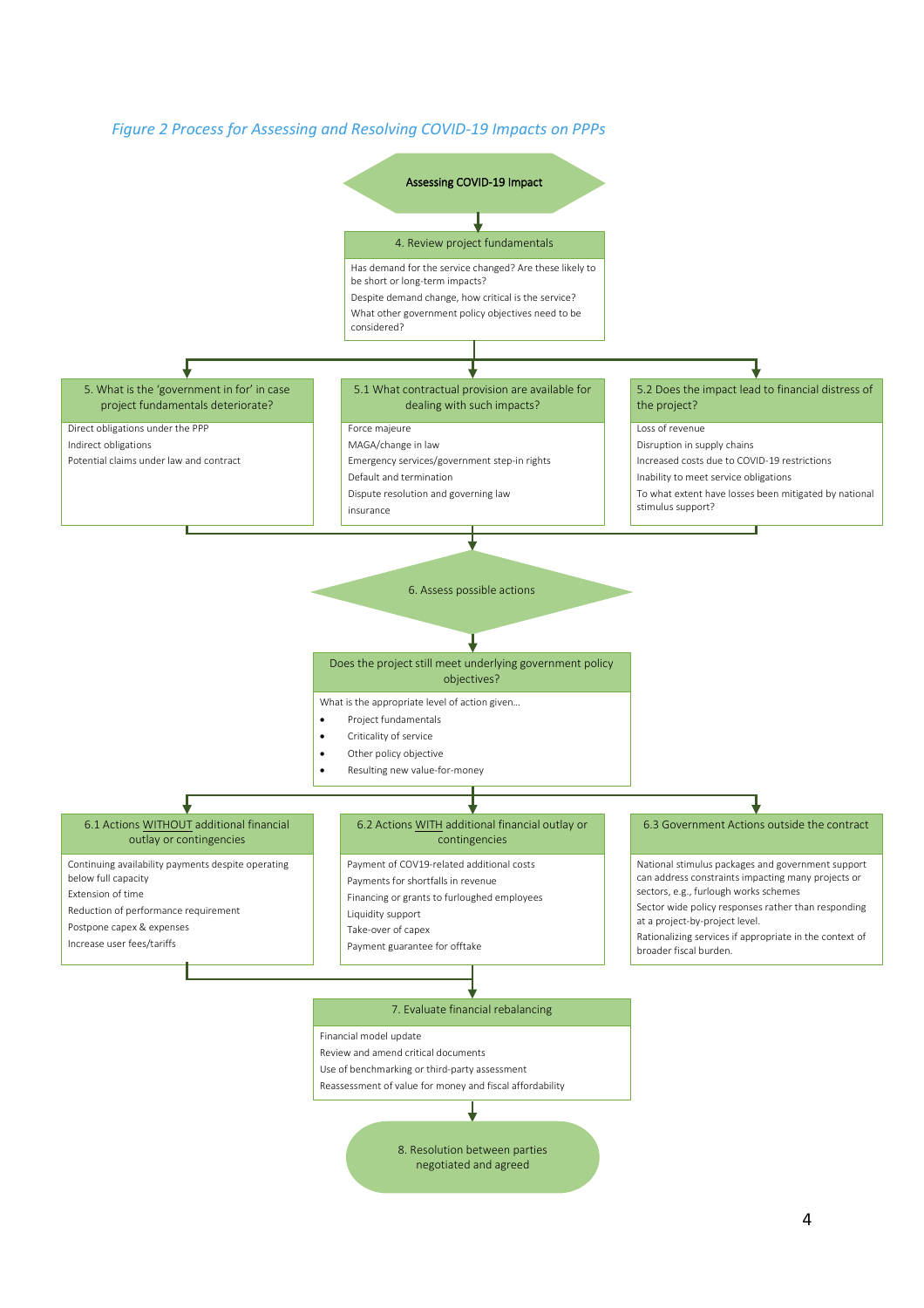### 4. Review Project Fundamentals and the Overall Context

#### *4.1 Changing demand in the face of the COVID-19 crisis*

*Rapid assessments of short- and long-term changes in demand are critical to informing what actions can be taken to ensure continuity of service under the contract.* 

*The pandemic has drastically impacted demand for infrastructure services, shattering many assumptions that underpin PPP risk allocation and revenue generation. Many PPPs will be significantly affected by COVID-19 in the short-term, due to physical restrictions in movement and consumer confidence, and in the long term due to decreases in income (and therefore, demand for services), and changes in consumer behaviour.*

Restrictions on movement enforced during the pandemic have resulted in drastic drops in demand, particularly in the transportation sector. Recommendations to avoid travel and airport closures led to a 61 percent drop in demand for global air traffic in 2020 and estimated industry losses of \$118 billion<sup>[4](#page-4-0)</sup>. Urban transport has also been affected by lockdown orders with dramatic drops in ridership in 2020. The Airport Council International expects passenger volume to remain weak in the first half of 2021 but to pick up in the second half of the year as an increasing number of people get vaccinated and travel restrictions are gradually lifted. However, a full recovery to pre-COVID-19 levels is not expected in the medium term.



#### *Figure 3: Air Traffic Forecasts[5](#page-4-1)*

Reduction in demand has also been observed in utility services, particularly in the commercial and industrial sectors. The International Energy Agency (IEA) estimates that COVID-19 reduced global electricity demand in 2020 by 2 percent but expects this to bounce back by 3 percent in 2021.<sup>[6](#page-4-2)</sup> A

<span id="page-4-0"></span><sup>4</sup> International Air Transport Association (www.iata.org).

<span id="page-4-1"></span><sup>5</sup> Airport Council International (December 2020).

<span id="page-4-2"></span><sup>6</sup> [International Energy Agency, Electricity Market Report \(December 2020\).](https://www.iea.org/reports/electricity-market-report-december-2020/outlook-2021#abstract)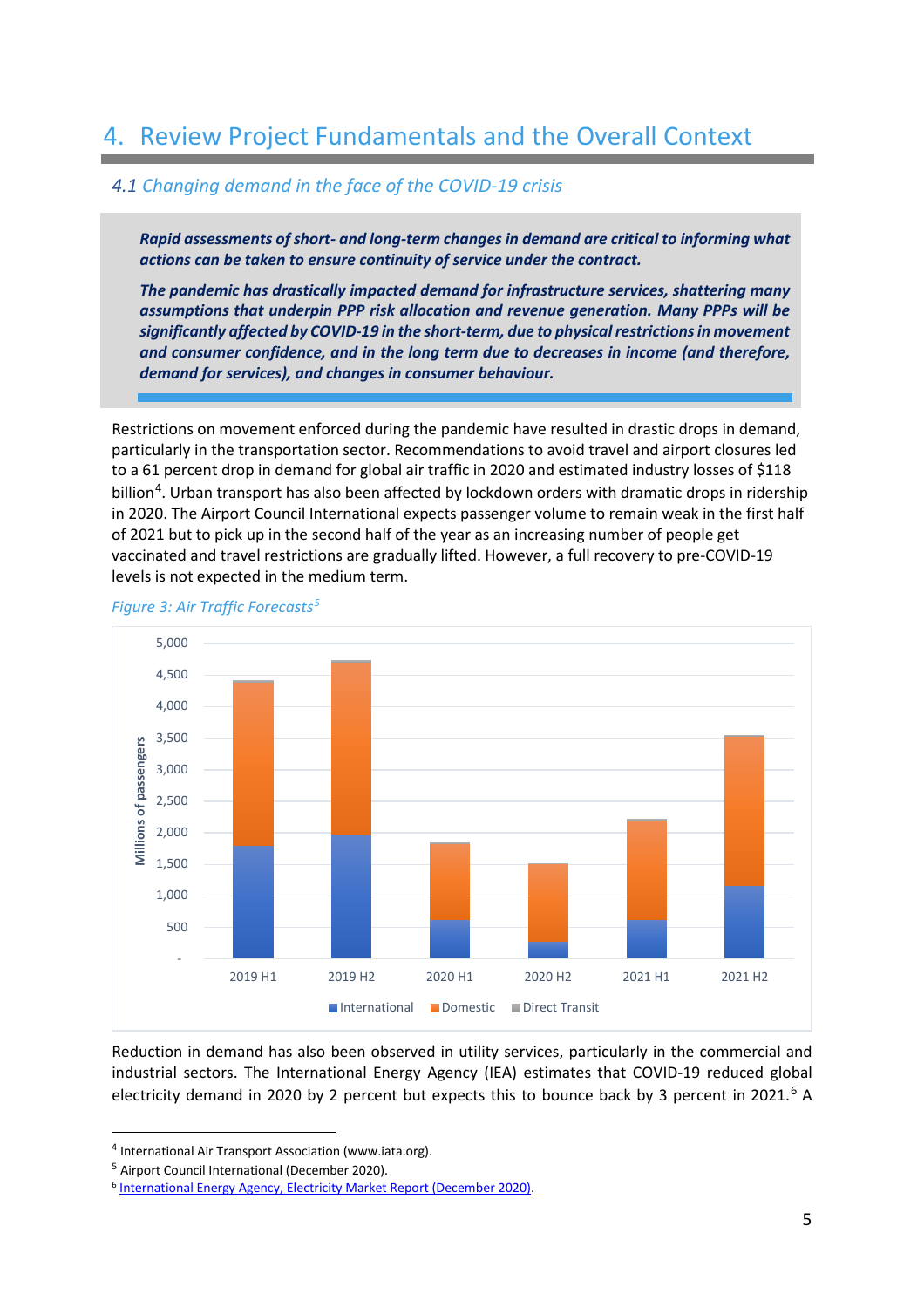survey by the Global Water Leaders Group estimates that industrial water demand will fall by an average of 2[7](#page-5-0) percent due to COVID-19<sup>7</sup> but is expected to recover in 2021.

These short-term impacts are affecting revenues collected by operators and, as the scale of this reduction has been unprecedented, will affect the free cash flows of PPP Project Companies at least in the short term.

*Demand scenarios should not only look at short-term impacts, say from travel restrictions, but also potential of income reduction on future demand for services.* 

The economic impacts of the pandemic are expected to be longer lasting, and the impact on demand and changes in consumer patterns post-COVID-19 are hard to predict. Despite unprecedented macroeconomic policy support, the global economy contracted in 2020 by -3.5 percent with a recovery expected in 2021.

Macroeconomic assumption can be used as a starting point for developing assumptions and stresstesting future scenarios for post-COVID-19 recovery, particularly for services that are, relatively, demand and income inelastic. Changes in GDP can serve as a proxy to estimate how much demand might fall or recover. Research into income elasticity of demand shows that basic services such as water and electricity as well as digital services are relatively inelastic, while land transport and air travel services are more income elastic (e.g., Box 1).

#### *Box 1: Income Elasticity of Demand Versus Physical Constraints of Infrastructure Customers*

A report by the National Infrastructure Commission of the UK in 2016 presents this information on income elasticity of demand for different infrastructure services under 'normal' circumstances:

**Income elasticity of demand in the UK (National Infrastructure Commission, 2016)**



From the above, every \$1 reduction in income could result in up to a \$2.40 drop in spending on air travel. Assuming income falls at the same rate as the projected GDP in the UK in 2020, i.e., 10.2 percent, then based on income change alone, air travel spending could drop by 24 percent—which is significant (even before factoring in the impact of COVID-19 restrictions on travel). However, compare this with the assessment of the International Air Transport Association (IATA) in March 2020 that COVID-19 will put half of passenger revenues at risk in 2020. In their reports, IATA also expects a lag of 2 years of air travel recovery compared to the rest of the economy, with domestic and short-haul travel recovering ahead of international travel.

The 'double whammy' effects are also mutually reinforcing. As per IATA estimates, passenger demand will drop by 47 percent in 2020, resulting in a cumulative revenue impact of \$4.5 billion and 54[8](#page-5-1),300 job losses.<sup>8</sup>

#### *4.2Continuity of service and policy objectives*

*Assess other policy considerations such as the need to maintain basic services, support economic recovery, or preserve jobs. Typically, such policies not only affect PPP projects alone, but all projects/service providers in a sector. Coherence in the government approach and understanding how one set of actions affects another is critical in assessing government actions relating to the specific PPP.*

<span id="page-5-0"></span><sup>7</sup> Global Water Intelligence, May 2020.

<span id="page-5-1"></span><sup>8</sup> [https://www.iata.org/en/pressroom/pr/2020-04-24-01/.](https://www.iata.org/en/pressroom/pr/2020-04-24-01/)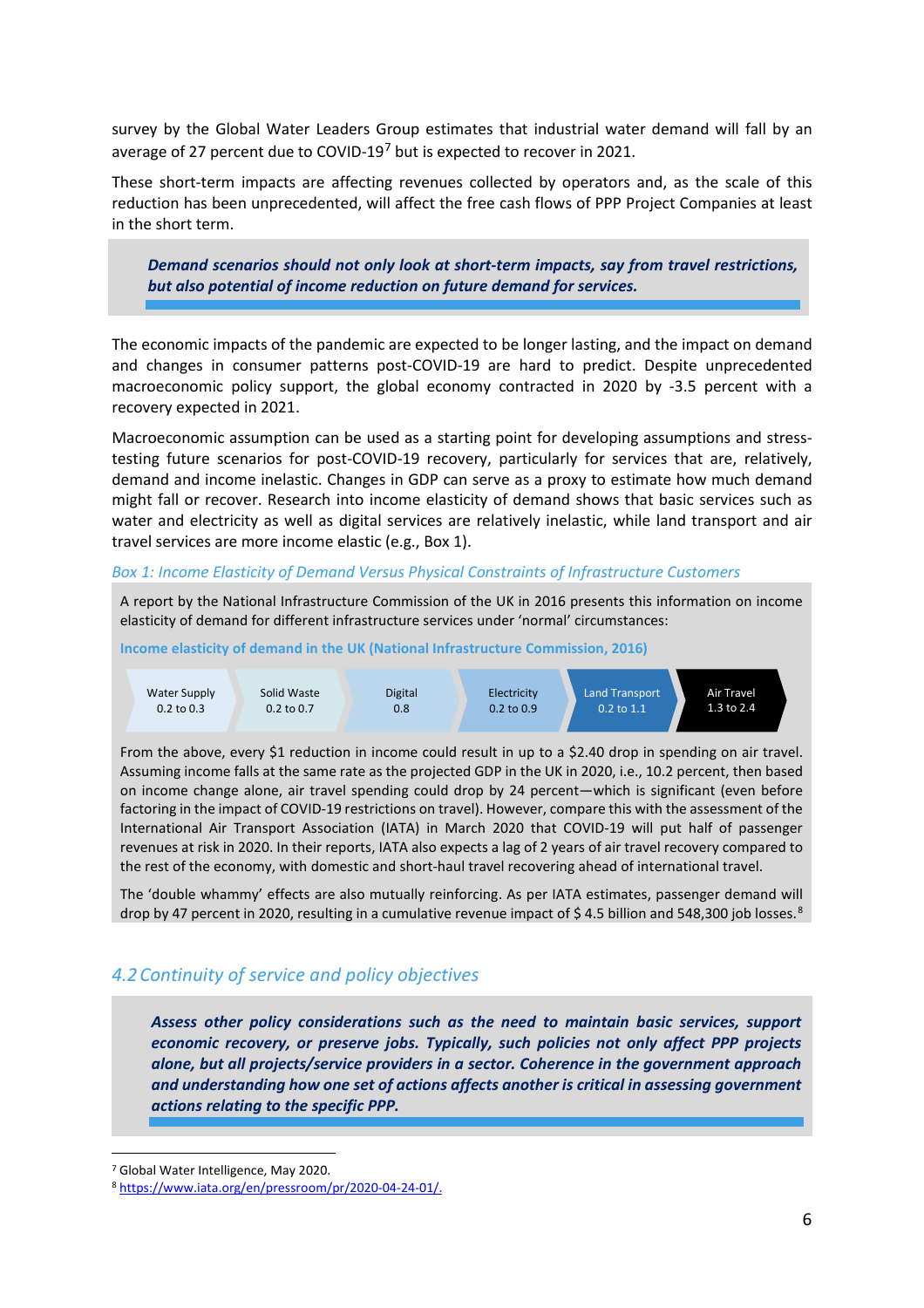Governments will have other policy objectives such as the alleviation of consumer hardship, continuation of basic services, preservation of jobs, or prevention of loss to specific types of government contractors that may drive the decision making process beyond purely the obligations under a PPP contract. For example, the accommodation given by the Singapore government for temporary relief to suppliers from performance obligations caused by COVID-19, encompassing construction and supply contracts, is given to enterprises at least 30 percent owned by citizens or permanent residents of the country and turnover of no more than 100 million Singapore dollars in the last financial year. See also the UK example in Box 2.

It is important that there is clarity on the scope of these 'additional' policy pursuits and how they relate to PPP contracts. Typically, these types of support will be time-bound and may include further qualifications on their applicability.

#### *Box 2 Coherence Between Broader Policy Objectives Versus PPP Obligations*

The UK has pre-emptively issued guidance for supplier relief, including for privately financed infrastructure (PFI) projects. The *[Supplier Relief Guidance \(PPN 02/20\)](https://www.gov.uk/government/publications/procurement-policy-note-0220-supplier-relief-due-to-COVID-19)* seeks to ensure business continuity and to protect supplier cash flows. Linked to this broader guidance, the Infrastructure Projects Authority of the UK issued guidance specifically covering PFI and Private Finance 2 (PF2) projects under the *[Supporting Vital Services Provisions guidance](https://www.gov.uk/government/publications/supporting-vital-service-provision-in-pfipf2-contracts-during-the-COVID-19-emergency)*. Like the overall supplier relief guidance, the PFI/PF2 guidance seeks to maintain delivery of services but recognizes that contractors may not be able to achieve full performance under the PFI contract. The PFI/PF2 guidance includes the following points:

- PFI parties should cooperate to ensure continued delivery of public services.
- COVID-19 should not be considered a *force majeure* event.
- PFI contractors should maintain up-to-date contingency plans to maintain services.
- Authorities use all options to maintain public services, including: continued payment (enabling payment to workforce and suppliers), revising contract requirements or standards (including scope changes), and moderating performance mechanism regimes where appropriate.
- Where an asset is temporarily closed (e.g., a school), it must be kept in a condition to be immediately brought back into use once the current emergency is over.

Importantly, the FAQs on the guidance also specifies that the support does not directly address issues of revenue protection and that its scope is intended only to relate to supplier relief/continuity. PFI providers will need to enter into discussions with the contracting authority and consider other support mechanisms available.

A government's assessment of how demand might change for services delivered under PPPs, and therefore the potential additional support those projects might need from the government, must be weighed against how such projects support their overall policy objectives as the government—i.e., as custodians of the welfare of the state rather than only as parties to a contract. The Scottish Administration, for example, enjoined PPP contractors to consider themselves to be part of the public sector response to the emergency. See Box 3.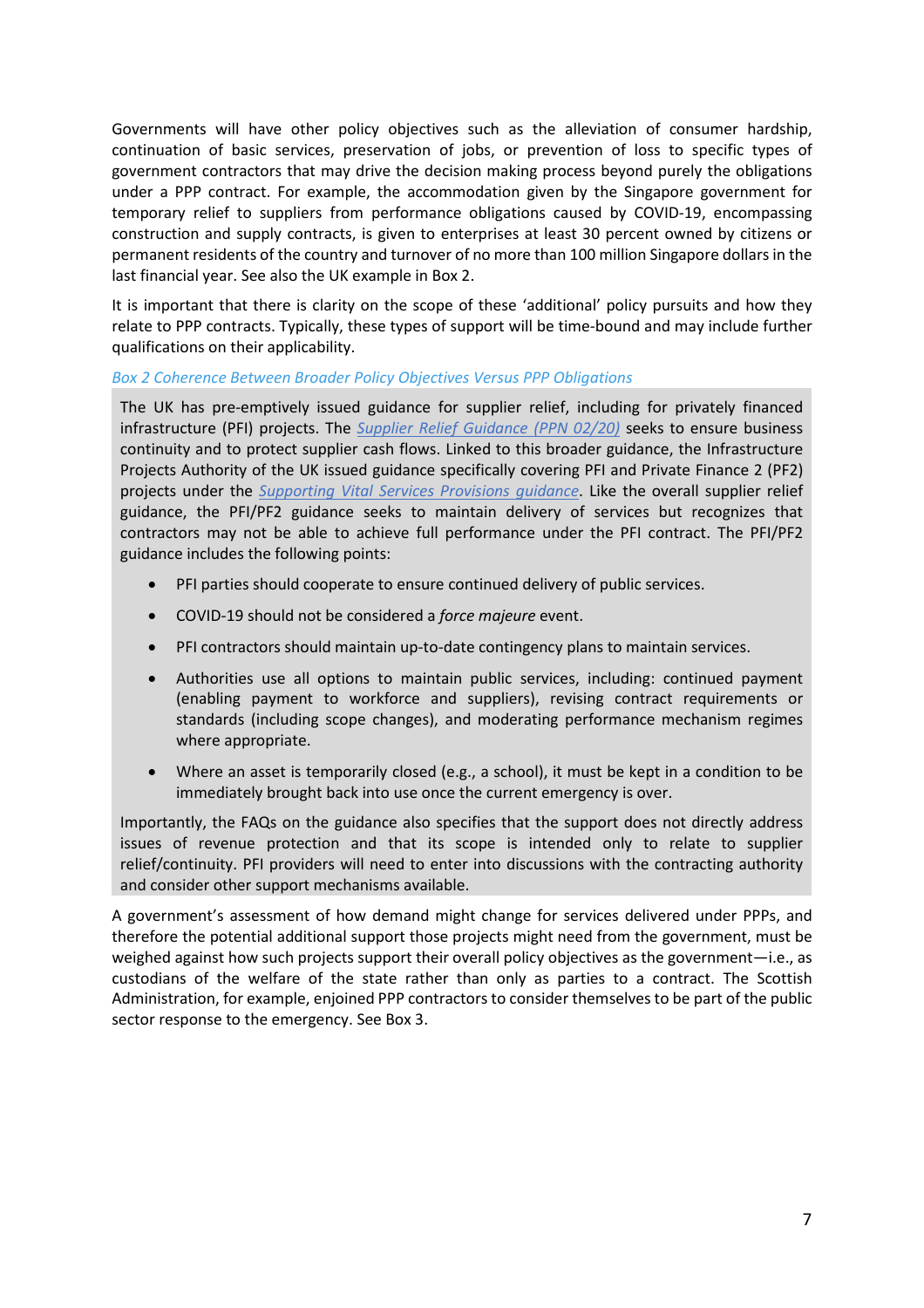#### *Box 3: Cooperation to Maintain Public Service*

The **Scottish Futures Trust** issued a document titled *[Guidance on Operational PPP Projects \(covering](https://nam03.safelinks.protection.outlook.com/?url=https%3A%2F%2Fwww.scottishfuturestrust.org.uk%2Fstorage%2Fuploads%2Fguidanceonoperationalpppprojects6april2020.pdf&data=02%7C01%7Cjjamieson%40worldbank.org%7C93e4ef56b67b4cf2d6d008d869510dee%7C31a2fec0266b4c67b56e2796d8f59c36%7C0%7C1%7C637375144156267139&sdata=25fdLBimXsc3%2BcKt%2FPdH%2FzYpYUjgr7qq83loRctuP58%3D&reserved=0)  [NPD Contracts, hub DBFM contracts, PPP and PFI contracts\) and COVID-19.](https://nam03.safelinks.protection.outlook.com/?url=https%3A%2F%2Fwww.scottishfuturestrust.org.uk%2Fstorage%2Fuploads%2Fguidanceonoperationalpppprojects6april2020.pdf&data=02%7C01%7Cjjamieson%40worldbank.org%7C93e4ef56b67b4cf2d6d008d869510dee%7C31a2fec0266b4c67b56e2796d8f59c36%7C0%7C1%7C637375144156267139&sdata=25fdLBimXsc3%2BcKt%2FPdH%2FzYpYUjgr7qq83loRctuP58%3D&reserved=0)*

The key principles are:

- PPP Contractors should consider themselves to be part of the public sector response to the current emergency.
- PPP Contractors should cooperate, including sharing resources where applicable, to ensure the continued delivery of public services (the COVID-19 emergency is not, and is not to be, regarded as an event of force majeure or an excusing cause).
- Contracting Authorities should work closely with PPP Contractors to use all available options to maintain public services during the emergency period. This will include maintaining unitary charge payments (enabling PPP Contractors to pay their workforce and suppliers), revising contract requirements and standards (including scope changes where necessary) and moderating payment and performance mechanism regimes where appropriate, all in a manner consistent with this guidance.
- PPP Contractors should ensure contingency plans are up to date and have been reviewed and discussed with Contracting Authorities to enable continuity of full services as far as possible to respond to the emergency and maintain vital public services, particularly across the National Health Service. The overriding requirement is to ensure facilities meet health and safety requirements, statutory requirements, and meet revised operational standards that will need to be agreed upon locally.
- All parties, including funders, must recognize that normal contractual processes may not be able to be followed in these circumstances.

*During such times of financial hardship for citizens, supporting continuity of essential infrastructure services and protecting access to such services, especially by low-income households, needs to be considered when assessing the impact of government actions, be it through private or public means. Government decision is ultimately about evaluating a new value-for-money equilibrium.*

For example, in Canada, how much support should be provided would be based upon a neutral assessment of a fair return on equity going forward, while in Chile, this determination is left to technical and arbitration panels. The UK PFI guidance asks public authorities to openly and pragmatically ensure that contracts are still relevant and deliver value for money over the medium-to long-term and in cases where they are not, termination is mentioned as a possibility (Box 2).<sup>[9](#page-7-0)</sup>

Some governments, such as Portugal, have sought to limit government exposure during the pandemic (Box 4). However, it is important to note that these policy choices will not only impact projects currently in operation, but will also affect pricing, and potentially the confidence, of sponsors and investors in future projects.

On the other hand, where the government has determined that accepting the practical reality and considering its policy objectives, negotiating a solution with private partners would make more sense, a clear signal of cooperation can have a positive impact and can broaden options for more solutions.

<span id="page-7-0"></span><sup>9</sup> [https://www.gov.uk/government/publications/supporting-vital-service-provision-in-pfipf2-contracts-during-the-COVID-19-emergency.](https://www.gov.uk/government/publications/supporting-vital-service-provision-in-pfipf2-contracts-during-the-covid-19-emergency)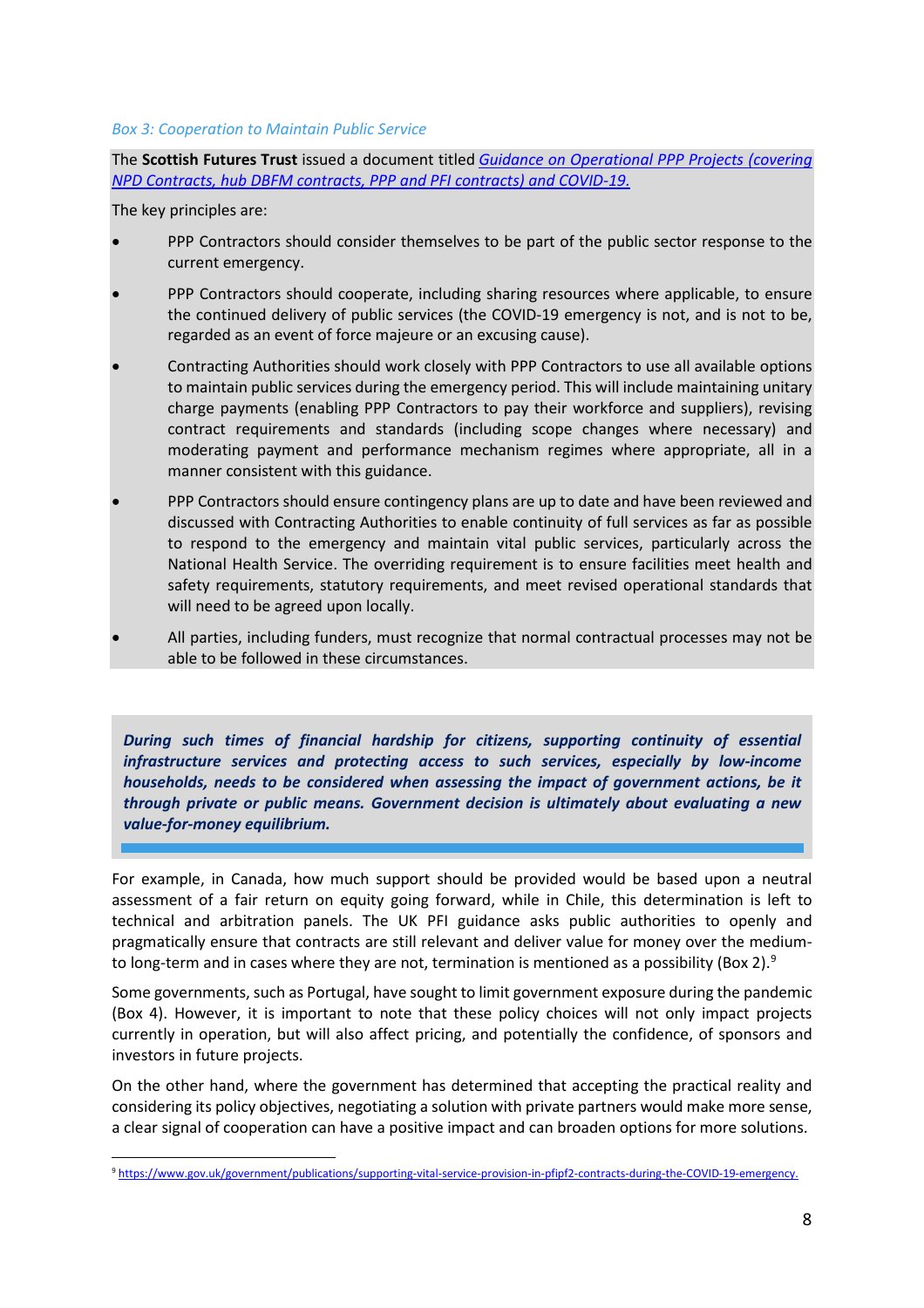#### *Box 4: Limiting Government Exposure*

**In Portugal,** Decree-Law no. 19-A/2020 of April 30, 2020, established an exceptional and temporary regime for the restoration of financial balance in long-term contracts affected by the occurrence of the COVID-19 pandemic.

This law reduced the government's liability to financial rebalancing. Under Article 3, contractual clauses and provisions provide for the right to restore financial balance or for compensation due to a reduction of utilization levels in any long-term contract entered with the Portuguese state or other public entity, including public-private partnership contracts were suspended from April 3, 2020, until May 3, 2020.

Without prejudice to the above, in contracts that expressly provide for the contractor's or private partner's right to be compensated due to a reduction of levels of use or in which the occurrence of a pandemic constitutes a basis of a claim to restore the financial balance of the contract, such compensation or restoration of financial balance shall only be carried out through the extension of the deadline to meet contractual obligations or the term of the contract, without giving rise, regardless of legal provision or contractual stipulation, to price revision or the assumption, by the contracting authority or the public partner, of an obligation to provide for any compensation to its counterparty.

In PPP contracts in the roads sector, the obligations of concessionaires or sub-concessionaires under their contracts were temporarily reduced or suspended, in accordance with terms that were determined and specified by the government. Such terms will take into account (i) updated traffic levels in a manner that is consistent with actual and (ii) minimum service levels to ensure road safety.

If the remuneration of the concessionaire under such contract derives from payments from the grantor, the grantor was to unilaterally determine the reduction of the payments due in proportion to the reduction or suspension of the concessionaire's obligations.

All legal acts of the Portuguese state, or of any other public entity, issued within the exercise of powers provided for by public health and civil protection legislation or within the context of the state of emergency aimed at preventing and fighting the COVID-19 pandemic are deemed as force majeure and no compensation is due in respect of the damages or loss caused by such acts.

### 5. What Is the 'Government in for' in Case the Project Fundamentals Deteriorate?

Having reviewed the potential impact of COVID-19 on the underlying sector fundamentals, the next step is to review the impact of deterioration of these underlying conditions on the PPP contract itself and estimate what claims might be legitimately raised against the government according to the contract. This estimation is with respect to both financial, in terms of direct and indirect obligations, and legal under the governing law or the contract.

The commercial effects of COVID-19 and related events on a specific PPP contract are determined by the risk allocation underpinning the contract, the language of the PPP contract, related project and financing documents, and their governing law.

It is important to remember that government obligations under PPPs are most likely to be first triggered by commercial commitments and risks that the public sector directly undertakes. Some of the most common commercial commitments undertaken directly by the government that are likely to be affected by COVID-19 include: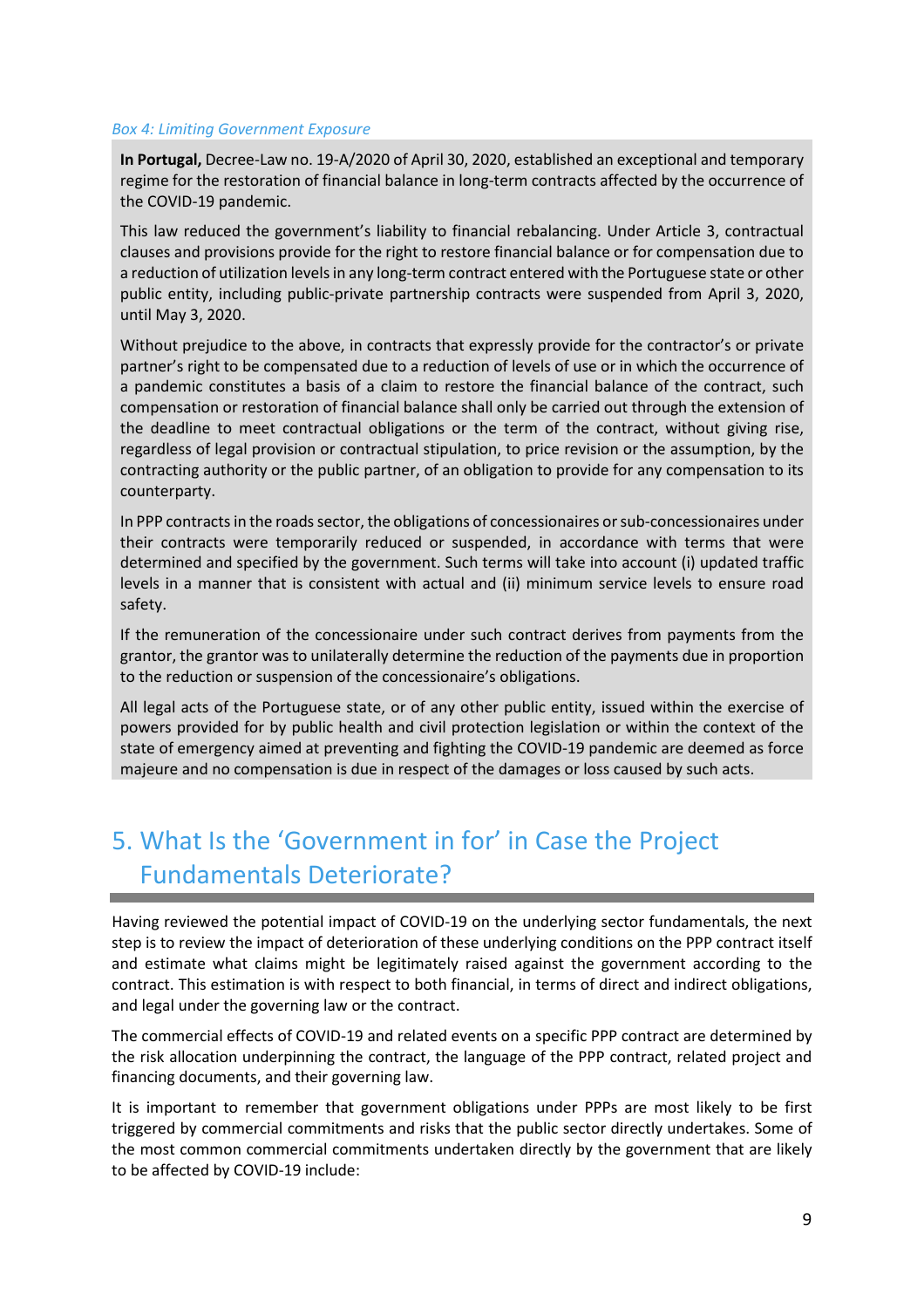- Supply of inputs for example, the supply of input fuel (e.g., coal or gas) in an energy distribution or generation project
- Revenue guarantees for example, traffic guarantee payments by governments for drops in toll road usage below a threshold
- Viability gap funding commitments for operating shortfalls
- Liquidated damages and other penalties or payments related, for example, to nonperformance by the government, such as those related to consents and approvals

It is important to quickly assess 'what the government is in for' in case of delays in operations or inputs, or in case the project fundamentals deteriorate. This 'baselining' primarily requires an estimation of the magnitude (or a range) affected by such obligations.

A second order of commitments can arise from indirect commercial obligations such as:

- Payment guarantees of public sector off-takers
- Loan guarantees if made by the government on behalf of the Project Company

Such indirect liabilities present a more serious challenge. They signal that an initial set of 'fail safes' have been breached – i.e., the entity whose direct obligation it is, has defaulted and is likely to be in breach of contract. Governments will want to get ahead of such eventuality. In assessing what the government might be 'in for' and in deciding 'an appropriate level of action,' understanding how much time there might be before the primary obligor defaults, is of the essence.

#### 5.1 *What contractual provisions are available for dealing with such impacts?*[10](#page-9-0)

*Establish what legal mechanisms under the contract could be applied to the COVID-19 pandemic. In considering their initial position, governments need to establish what legal mechanisms under the contract could be applied to the COVID-19 pandemic.*

In considering their initial position, governments need to review their rights and obligations under the PPP contracts and what mechanisms might apply to COVID-19. Contracts will typically include provisions on when, how and for what reasons contract modifications can be made and the process to be followed. Contracts will also provide for the process of resolving disputes. It should be noted that many countries have not resorted to evoking contractual dispute mechanisms during the pandemic, rather seeking to find a mutually agreed approach to maintaining services.

The legal drafting of the contract itself, governing law, other regulations, precedence, and practice will inform this assessment. Generally, the response to COVID-19 is dependent on whether the country is governed by common law or civil law systems. However, many countries also do not fall clearly within these legal traditions, and parties will be guided by their respective legal frameworks, including potentially related provisions within public procurement laws, and the PPP contract.

**Common law jurisdictions:** Because these jurisdictions do not rely upon a civil or commercial code, the response to COVID-19 has mostly been case-by-case, relying upon the existing contractual provisions, such as force majeure, Relief Events, Compensation Events, or Change in Law. Each provision usually leads to a different remedy that may or may not be advantageous to the Project Company, so there have been disputes even when the existence of such a supervening event is accepted by the government. In many cases, there is no direct remedy for the impact of COVID-19 and parties have therefore relied on temporary practical relief or variations to the contract (such as relaxations to contractual standards, performance measures, and penalties).

<span id="page-9-0"></span> $10$  This Note focuses on the specific aspects of the PPP contract rather than the broader legal framework that is covered in the [Practice Note on Legal Frameworks post COVID-19.](https://library.pppknowledgelab.org/documents/5980/download)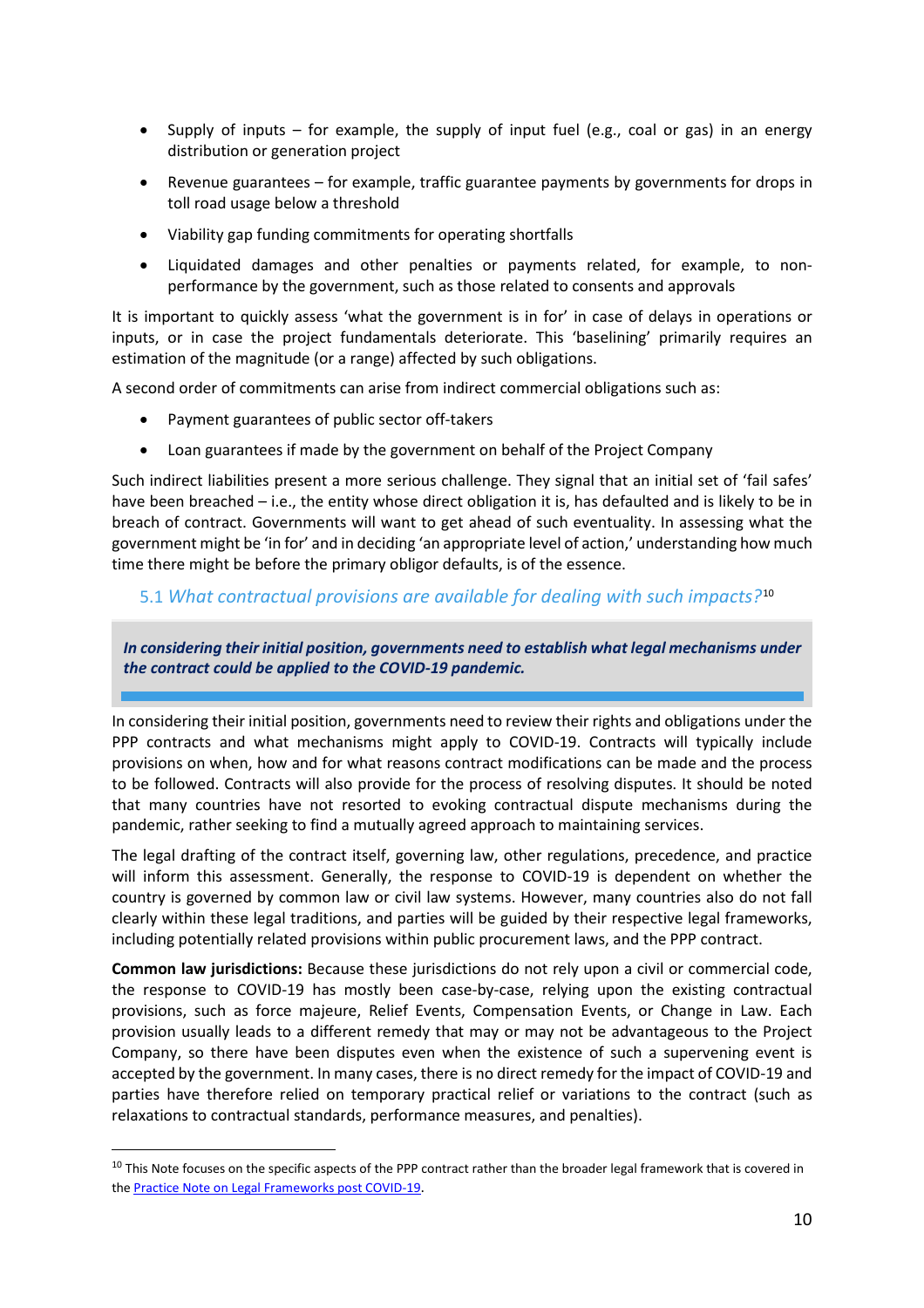**Civil law jurisdictions:** In these countries, PPPs fall within the definition of administrative law contracts and are not usually considered commercial contracts. They are therefore subject to a different legal code and body of laws and regulations in addition to, or rather than, the civil code or commercial code. The public/administrative law regimes in many purely civil law jurisdictions include a concept of rebalancing a contract in cases where circumstances have changed to the point that the "initial economic arrangement" is no longer in place. In these circumstances, the recalibration of a contract is permitted upon the application of the affected party, which can be both the public or private party depending on the risk matrix and the allocation of risks thereof. Also, the concept of force majeure is generally better developed in civil law countries and applicable to contracts impacted by COVID-19. In addition, PPPs have been subject to similar case-by-case issues as in common law jurisdictions.

In general, five key provisions and their applicability will need to be examined:

- For services disruption, delays in supply chain or construction due to COVID-19 that temporarily affects either party's ability to perform their obligations under the PPP Contract => **Performance Standards, Cure & Notice**
- For general service disruption, fall in demand, rising costs, liquidity issues, or delays in supply chain/construction due to COVID-19 that prevent either party's ability to perform their obligations under the PPP Contract *=> 5.1.1 Force majeure*
- Where the government has taken, or is considering, action (such as social distancing policies), including passing new laws and regulations, which may adversely impact the project *=> 5.1.2 MAGA/Change in law*
- Where there is a need for increased capacity or there is an essential service which the Project Company can no longer provide *=> 5.1.3 Emergency clauses and government step-in rights*
- Where there is continuing disruption for an extended amount of time, insolvency of the Project Company or other forms of severe distress *=>5.1.4 Default and termination*

Once the government is clear about which of these provisions are most likely to apply and what magnitudes of claims it potentially faces, governments will be able to determine the best strategy going forward.

#### 5.1.1 *Force majeure*

Typical requirements for relief: i) when parties are prevented from fulfilling obligations under the contract; ii) due to the occurrence of an unforeseeable event specified in the force majeure (FM) clause that is beyond the control of the party claiming; iii) due to no fault or negligence of its own; and iv) claiming party has taken reasonable steps to prevent damage.

*Important considerations: i) Is there a force majeure clause? ii) Does it include pandemics or similar? iii) Is there a catch-all? iv) What is the standard of relief? v) Might there be insurance proceeds for the same event? vi) Is the relief sought contemplated in the contract?*

FM can be invoked where there has been an event or circumstance that: (a) is beyond the control of the contracting Parties; and (b) makes it impossible for one Party to fulfill all or a material part of its contractual obligations. At times the standard for relief is less than 'impossibility,' for example, contracts may use lesser standards, such as 'adversely affecting' or 'preventing.' Most FM clauses also require that the party invoking FM relief has done all it can to prevent or mitigate the impacts.

Usually, the FM clause will list out specific events that qualify, such as political events (war, strikes, protests) and natural disasters (floods, earthquakes, hurricanes, other "acts of God"). The FM clause may specifically mention plague, pandemics, or infectious diseases. If not, there is often a catch-all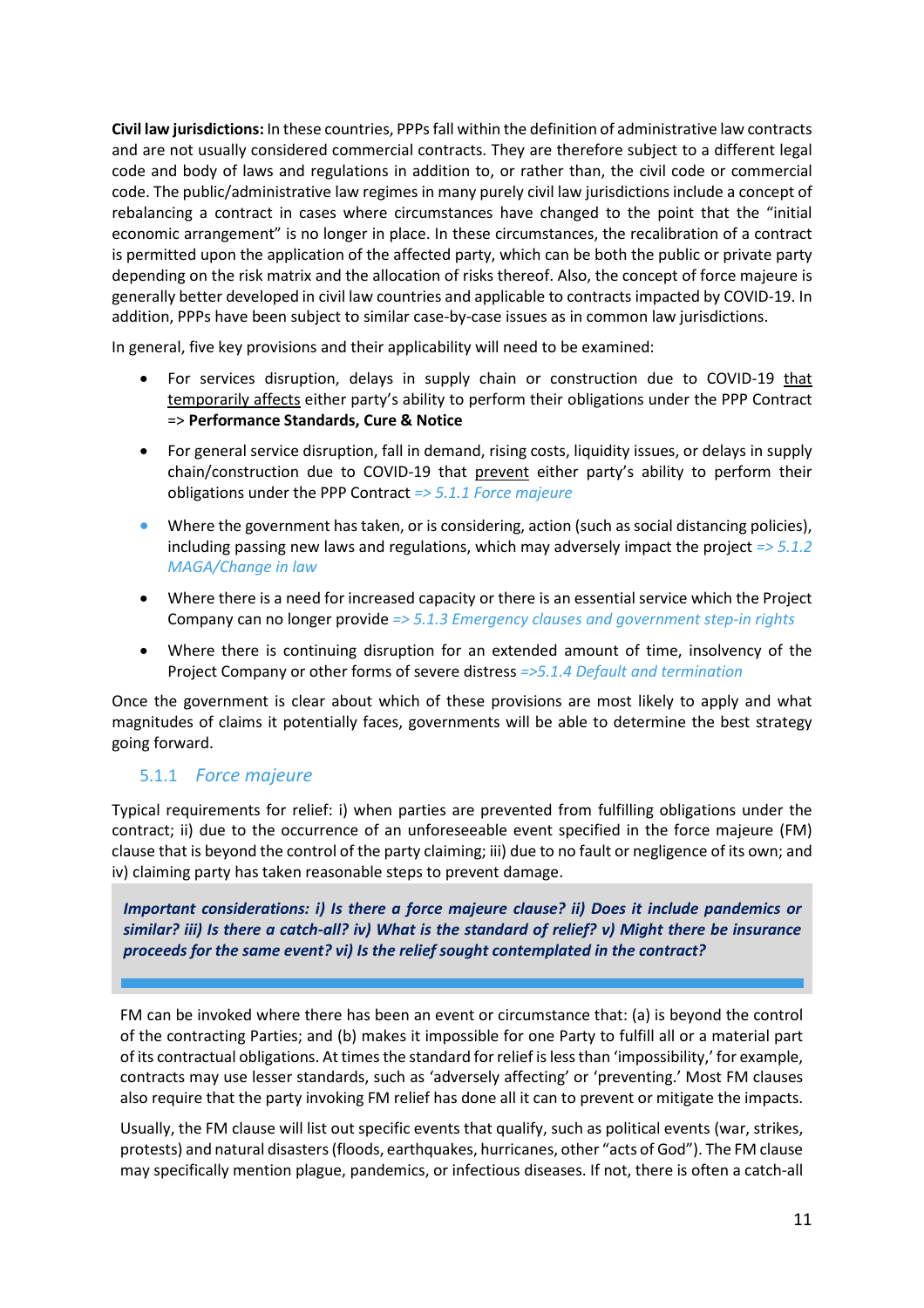definition (such as 'any other unforeseen event that could not have been avoided').

COVID-19 could create FM scenarios where the fallout from the pandemic makes it impossible for the government to fulfill its obligations, such as securing permits and licenses, acquiring land, supplying inputs, or making ongoing payments under the contract. It could also create FM scenarios on the part of the Project Company, where it cannot complete construction or operate the asset due to supply interruptions, loss of workforce, liquidity constraints, etc. Repercussions relating to COVID-19 could trigger other force majeure categories, such as strikes by workers where they do not feel safe, etc.

If FM is invoked, the contract may specify that the parties meet to draw up any mitigation measures and to negotiate any possible relief. The availability of insurance to cover the event and the duration of the FM event will affect what types and how much relief is available.

Note that either party may invoke FM and reliefs thereunder. Therefore, it is common that FM relief leads to each party bearing their own costs and risks, unless otherwise specified in the contract, law or regulations.

The most basic relief is an excuse from performance on the part of the party invoking FM, so that non-performance would not result in the usual consequences such as liquidated damages, breach of contract, or default. If the Project Company is invoking FM, relief may or may not also include compensation in terms of ongoing payments, extension of contract, a reduction in the performance requirements, or increase in tariff (corresponding to costs related to FM), depending on the circumstances and the risk allocation in the contract. Usually, the affected party will need to demonstrate ongoing mitigation efforts to qualify for any relief. As a contractual provision (rather than relief provided under statutory or common law), FM clauses can vary widely and the scope of events that qualify as FM and the relief available to a party impacted thereby will depend upon the specific language used in a contract. This must therefore be carefully assessed on a case-by-case basis, as can be seen from Box 5, and different governments have taken very different positions on whether COVID-19 constitutes a FM event.

#### *Box 5 COVID-19 as Force Majeure*

**Brazil**: On April 15, 2020, the Office of the General Counsel within the Ministry of Infrastructure in Brazil recognized COVID-19 as a "force majeure" event in order to allow claims related to the rebalancing of federal Concession Contracts (APP) in the transport infrastructure sector, like railways, highways, and airports (sectors that fall within the jurisdiction of the Ministry of Infrastructure). Force majeure in concession agreements in Brazil is considered to be an "extraordinary economic event" (or an "extraordinary risk") not usually covered by the contract, which triggers the right to "re-establish the relationship that the parties initially agreed upon."

In Brazil, the applicable legislation acknowledges force majeure as an event that usually falls within the government´s responsibility, unless otherwise stipulated in the contracts. Under the rebalance procedure, the Project Company may get relief via (i) increase of tariffs; (ii) extension of time of the concession contract; (iii) reduction of obligations/investments; (iv) reduction of variable fees to be paid during the concession agreement to the public party; or (v) another solution agreed upon by the parties.

Even with the recognition that COVID-19 is considered as a "force majeure", it should not be interpreted as a carte blanche to the parties. To the contrary, the parties will still have to demonstrate that the emergency caused by COVID-19 altered the financial equation established when the contract was awarded. Also, there are public contracts in Brazil that establish that a force majeure event only falls within the government´s risk if it not insurable in the Brazilian market for a reasonable price. In that case, private parties must also show that there was no readily available insurance for a pandemic under a reasonable price.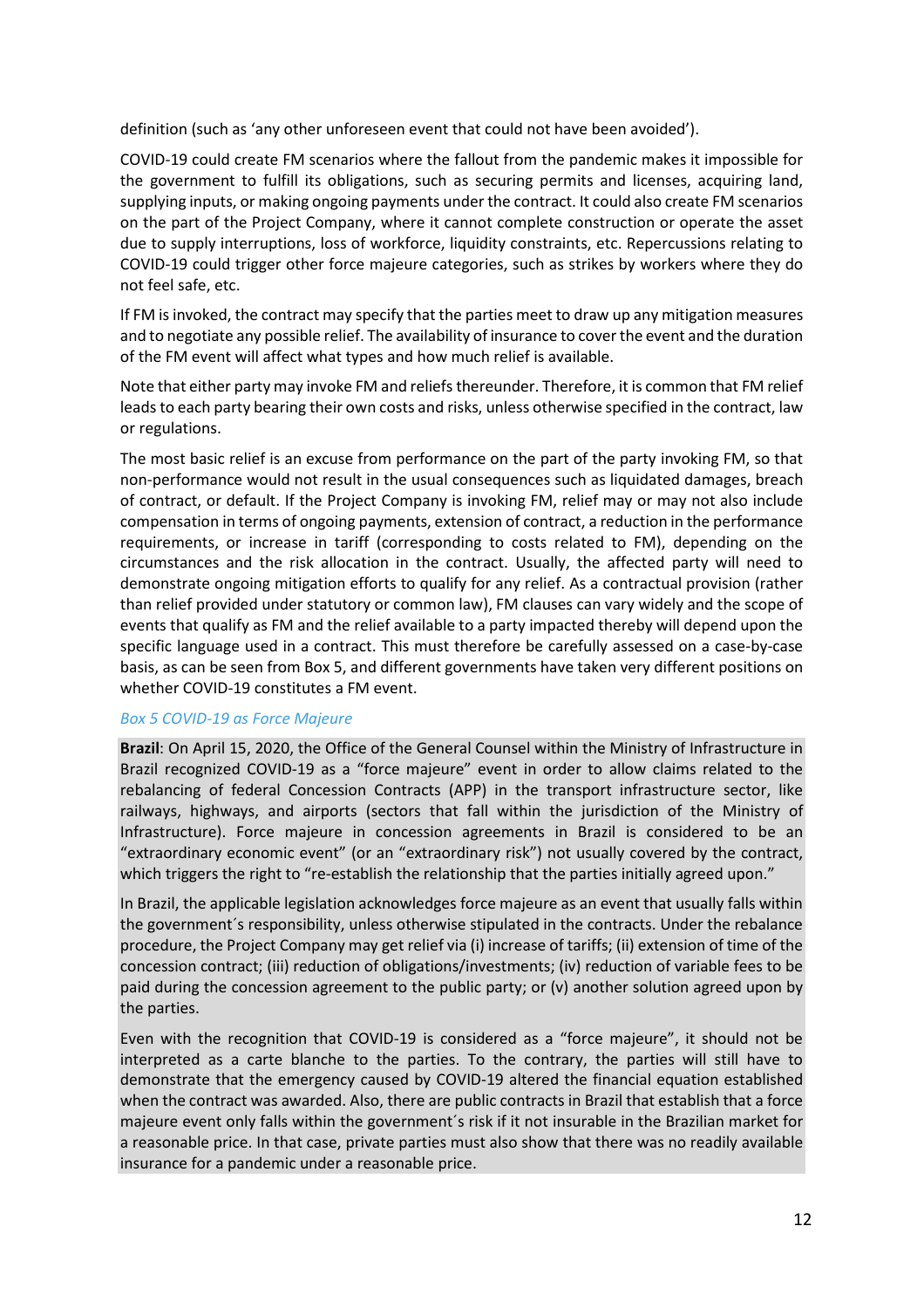However, it is noteworthy that discussions are ongoing within Federal Regulatory Agencies in Brazil to rebalance concession agreements considering the COVID-19 pandemic. As an example, very recently the Electric Energy National Agency started a public hearing to discuss the procedures to rebalance contracts within the electric energy sector.

**India**: The concept of force majeure is governed by the Section 32 of the Indian Contract Act.

On February 19, 2020, the Ministry of Finance (MoF) issued its first Office Memorandum (OM) acknowledging that the COVID-19 pandemic could be considered a natural force majeure if it affects the obligations of the contracting party.

On April 27, 2020, the Ministry of New and Renewable Energy asked for the coronavirus restrictions to be considered as an FM event, which will allow developers a suitable time frame to complete pending projects, on account of disrupted supply chains.

Subsequently, on May 13, 2020, MoF issued the second OM, which mentioned PPPs. It allowed parties to contracts to invoke a FM clause for all construction/works contracts, goods and services contracts, and PPP contracts with the government agencies if the non-performance is attributable to a lockdown situation or restrictions imposed under any Act or executive order of the government on account of the global COVID-19 pandemic. Upon their expiry, obligations of parties would resume.

Where an FM clause is invoked, the date for completion of contractual obligations that had to be fulfilled on or after February 20, 2020, shall be extended for three to six months without imposition of any cost or penalty on the contractor/concessionaire. It was emphasized that invocation of the FM clause would not absolve all non-performance of a party to the contract, but only in respect of non-performance attributable to a lockdown situation or restrictions imposed by any act or executive order of the government on account of COVID-19. All contractual obligations would accordingly revive on completion of the FM period.

On July 25, 2020, a doubt has arisen as to whether the Central Public Sector Undertakings (CPSU or state-owned companies) are covered under the term 'government agencies' referred in the May 13th OM. In this regard, the MoF clarified that the OM is not only applicable to all Central Ministries/Departments, their attached and subordinate offices, and Autonomous Bodies covered by General Financial Rules, but also to CPSUS.

As of January 26, 2021, the OMs are still in force in India.

**Morocco**: In order to limit the impact of COVID-19 on the economic sector, the Moroccan government confirmed that the current state of the health emergency must be considered as a force majeure event. It was consequently declared that companies with public contracts can request an additional period to perform these public contracts if they cannot meet their contractual deadlines because of the state of health emergency.

If FM is continuing for a specific amount of time, then either party may seek to terminate the contract *=> 5.1.4 Default and termination*

#### 5.1.2 *Material adverse government action or change in law*

Typical requirements for relief: Party is prevented from fulfilling its obligations under the contract due to an act or omission of the government or a Change in Law that is considered 'material'.

*Important considerations: i) Is there a MAGA or Change in Law clause? (2) What are the relief remedies under the contract?*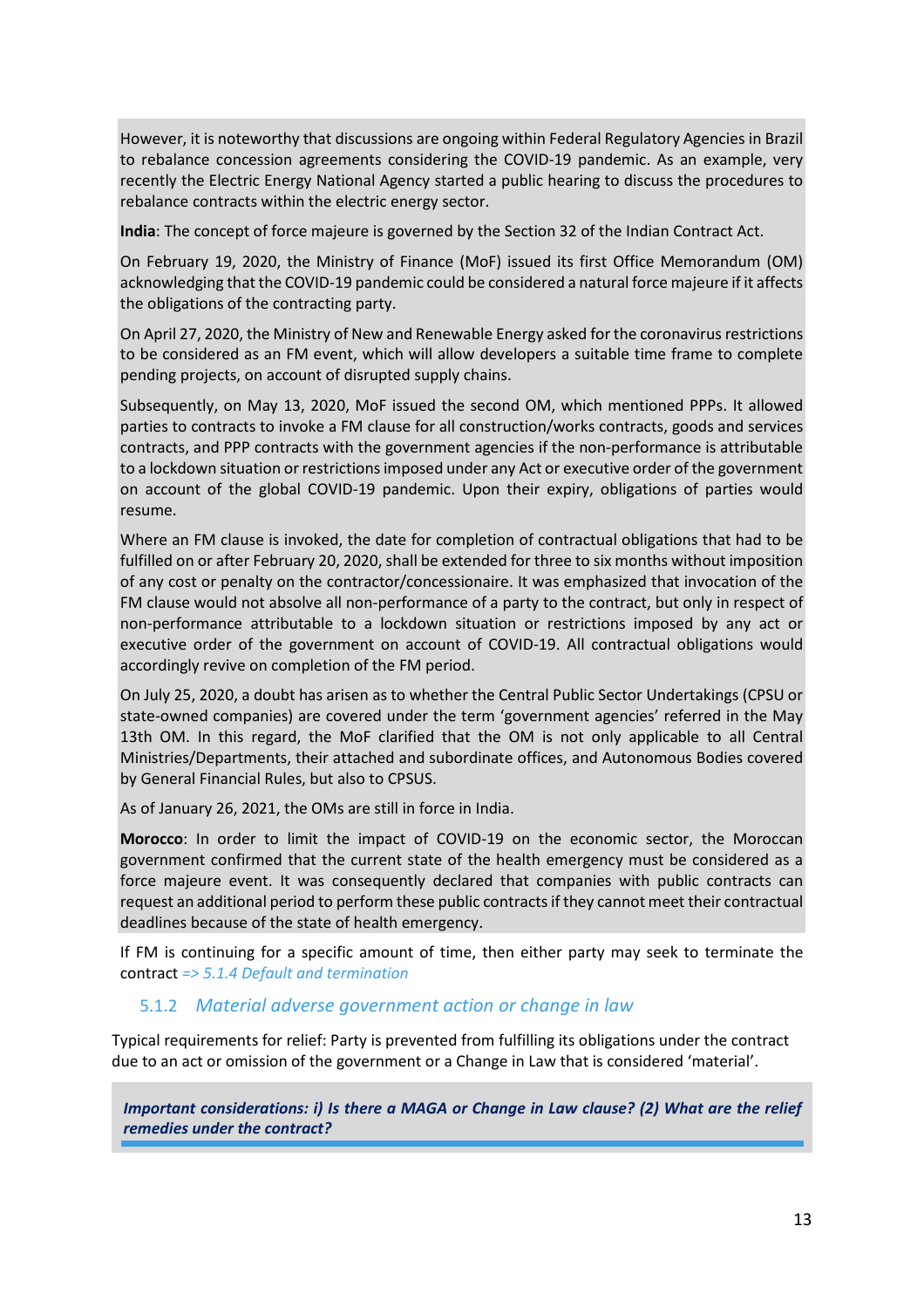Material Adverse Government Action (MAGA) and Change in Law clauses are designed to provide relief to the Project Company where the government has taken an action or changed a law that has a material adverse effect on the Project Company, such as its financial standing, through no fault of the Project Company.

There are many variations of these clauses: contracts may only have one of these clauses, whereas others may have both, and the definition of one may include another (e.g., adverse Change in Law is often captured under MAGA clauses), still other contracts may not have any defined terms but a simple statement that the government acts or omissions that negatively affect the Project Company must be compensated. Other contracts may refer to MAGA as political FM, but in a separate category to natural FM. Regardless of the definition, such events are distinct from FM in that they are considered within the government's control and therefore the onus is usually on the government to "make whole" the Project Company if it suffers any damages.

When discussing whether an event is "material" the following generally needs to be considered:

- Is it a substantial change
- Is it a significant change
- And, is it for a significant period of time

Where the answers to all the above are "yes" – then the change may be considered material. The typical hurdle for most changes is the period of time. In respect of the current pandemic, changes in law have generally been on a temporary emergency basis (lockdown measures, lifting road tolls or suspending electricity tariffs) but how long this might last is unforeseeable. Therefore, there is an argument to be made that changes proposed may not be considered "material". Ultimately it will depend on the facts, unless a specific definition of material is provided, for example, reference to specific monetary value or impact.

In the COVID-19 situation, there may be scenarios where the government has considered taking measures that could trigger MAGA or adverse change in law. These could include the restrictions on movement, moratoriums on construction, foreign exchange controls, or even nationalization (direct or indirect). Because the government bears all risks under these clauses, they are usually carefully worded and negotiated, thus it will be important to review the wording itself and applicable laws to know whether and how it may apply. At present it may be too early in the pandemic to take a clear view on the extent to which materiality and impact can be defined.

Remedies may include relief from performance (including payment of delay liquidated damages where there may be delays), extension of time, and compensation for costs incurred as a result of the MAGA. However, where the government feels forced to take action due to COVID-19, which is not in its control, it is not clear whether this clause can be invoked instead of FM—though, it is possible the Project Company will try, given that the remedies are usually better than under FM.

The extent of whether a government action qualifies as MAGA will depend on how the terms are defined under the contract, as well as the reasonableness of the actions and the outcomes of negotiations. MAGA clauses are more common in less developed markets where there is less track record for administering PPP contracts well. While project sponsors are expected to take commercial risks, drawing a line can be difficult, hence the specific and narrow drafting of such clauses is advised, for example, using a defined list of covered events, not only to avoid disputes in their interpretation, but also to limit the extent of liability of the government under such clauses. Guidance on how MAGA is defined can vary even within a single country (Box 6).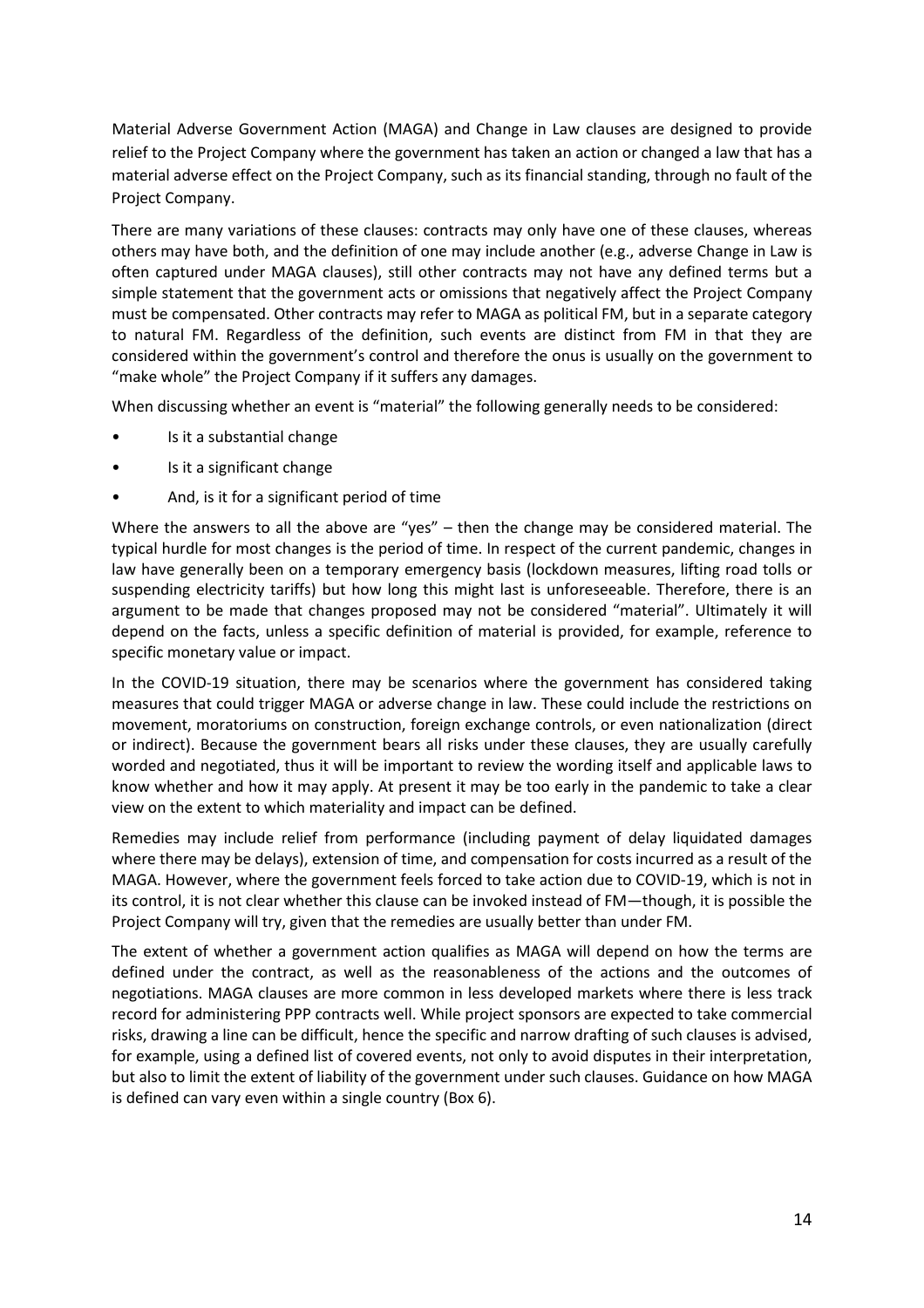#### *Box 6 MAGA in Emerging Markets – Not so Narrowly Drafted*

The Institute of Government and Law Reform of the University of the Philippines Law Center's handbook recommends a definition with an exclusionary list:

#### MAGA is defined as:

"…; or

d. Change in Law, which is, in each case, has a direct and material adverse effect on the Private Proponent's obligations under this PPP contract including by rendering the performance of such obligations prohibitively expensive, illegal, void or unenforceable, to the extent not caused or contributed to by:

… ii. an action or inaction by a Philippine Government Authority as a result of a force majeure Event or on the grounds of national security or public safety, provided such action or inaction is not direct result of a Change in Law; or …

Provided that no other relief is available to the Private Proponent under the PPP Contract."

The above recommendation would have been ideal in the current situation where acts of the government in averting crisis would have been clearly excluded from MAGA and entirely consistent with the fundamental powers of governments to maintain the general welfare through the exercise of police powers.

However, unfortunately, MAGA in most PPP contracts is defined broadly. The Philippines Manual on National Government Agency PPPs (2014) defines MAGA to cover any national government action, including changes in law, that has material adverse effects "on any of the rights and privileges of, or on the enjoyment and/or exercise thereof by, the Project Proponent under this concession contract, or which has a material adverse effect on the construction schedule or the Project Proponent's ability to comply with its financial and/or other contractual obligations." The manual goes further to say, "If MAGA occurs during the operation and maintenance period, the Project Proponent is entitled to compensation equal to the additional costs incurred and/or loss of revenue."

A key concern becomes what is the extent of compensation that a government is obligated to make? In the absence of clear contractual clauses, the liability will be partly tempered by the principles of 'economic and financial balance' and 'unjust enrichment' in civil law jurisdictions, where courts can provide relief considering enrichment of one party to the detriment of the other. In common law jurisdictions, an absence of MAGA-related causes and reliefs is likely to result in the failure of the claim—common law providing primacy over the principle of right to contract.

#### 5.1.3 *Emergency clauses and government step-in rights*

*Important considerations: (1) Is there an emergency services clause in the contract that allows the government to ask for additional needed services? (2) Has there been an 'emergency'—i.e., an event that causes death, injury, serious disruption of essential services, or to the lives of a number of people (3) requiring the mobilization of emergency services? (4) Does the contract provide for government step-in rights?*

Some utility-type PPP contracts have an emergency services clause that may be triggered if additional services are needed in an emergency for additional payments. For example, management contracts and operations and maintenance contracts will typically require the operator to develop an Emergency Management Plan and will have provisions for the operator to take steps in an emergency that is subject to compensation at the cost of the government were such measures not contemplated in the ordinary course of operations and maintenance.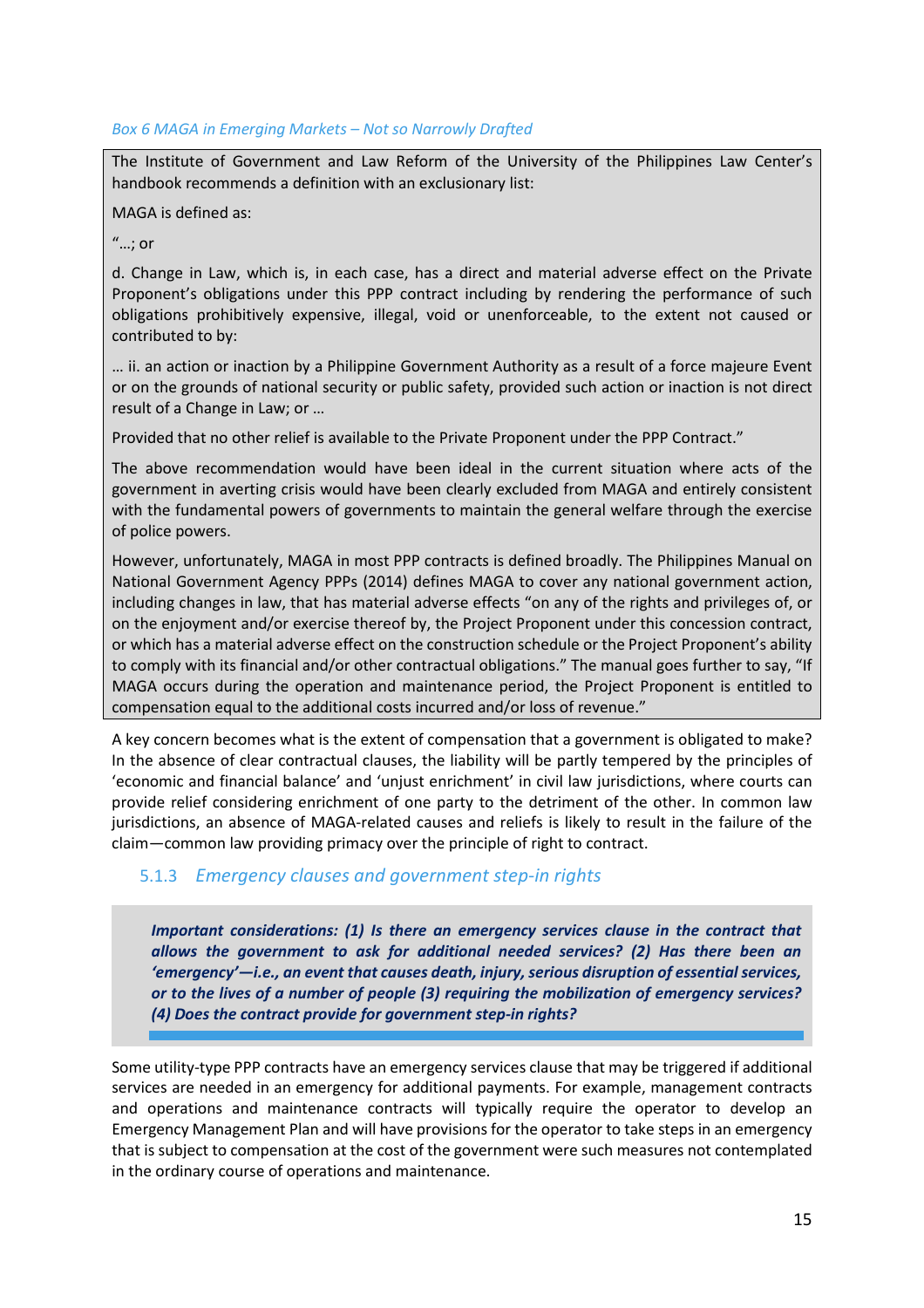Alternatively, some PPP contracts provide for governments to "step-in" to the project and take control of the Project Company (usually in agreement with project lenders), for reasons of national security, health and safety, to discharge a statutory duty, or where the Project Company is not performing its obligations and the project is delivering an essential service. This should not be confused with lender's step-in rights to cure a performance breach of the private partner.

Government step-in could take place under COVID-19, for example, if port or airport cargo services get interrupted (essential to keep food and other supply chains open), water supply or power plants are not operating (essential to provide water and electricity), or public transport operators cannot operate (essential workers still need to get to jobs). Hospitals under PPP contracts may also fall under this category, if there are any service interruptions for any reason.

Generally, the procedure and timeline for step-in, responsibility for costs and liabilities for both parties, and other rights will be set out in further detail in the contract. Whether there will be compensation for the Project Company usually depends on whether it is at fault. Some clauses are drafted such that the step-in rights are only triggered where the Project Company is not performing, in which case it will not get compensation. Others allow public policy reasons for step-in, in which case some form of compensation to the Project Company is usually offered. Either way, the government should only invoke step-in rights if it feels that it (or a third-party that it appoints) can do a better job than the Project Company. If the step-in right is ongoing, the Project Company may also invoke MAGA or FM clauses and the appropriate remedies under those, including potential termination.

#### 5.1.4 *Default and termination*

*Important Considerations: Has there been ongoing breach of contract, prolonged force majeure, insolvency, or other forms of extreme distress? What are the relevant default scenarios and their cure periods? What are the termination payments in the case of prolonged FM? Is Project Company default? Is the government default? Are there crossdefault clauses with related contracts?*

Particularly if the COVID-19 situation continues and assets become severely distressed, PPP Contracts may enter into default scenarios which, if not cured, may result in termination of contract. Default can be due to government fault (e.g., for non-payment) or Project Company fault (e.g., for nonperformance, failure to deliver, etc.). Termination could also occur for prolonged force majeure (definitions vary, from approximately 6 months to 2 years).

Default events usually include a cure period for the defaulting party to remedy the situation (though, in some cases such as insolvency, such a cure period may not exist). Only after the cure period is over and the default is continuing, can the other party choose to begin termination proceedings.

In the event of termination, the government is usually required to compensate the Project Company in exchange for the asset. The compensation is usually based on a formula depending on fault:

- i) If the government is at fault, then compensation is usually all outstanding debt  $+$  costs  $+$ return on equity or some variation thereof
- ii) If the Project Company is at fault, then compensation is usually outstanding debt or market value
- iii) If force majeure, it may be somewhere in between

Termination compensation presents one of the largest fiscal costs of PPPs for a government. Usually, termination occurs only after a dispute settlement process, which presents even further costs to governments. Thus, it is usually in each party's best interest to find a negotiated way out of a default.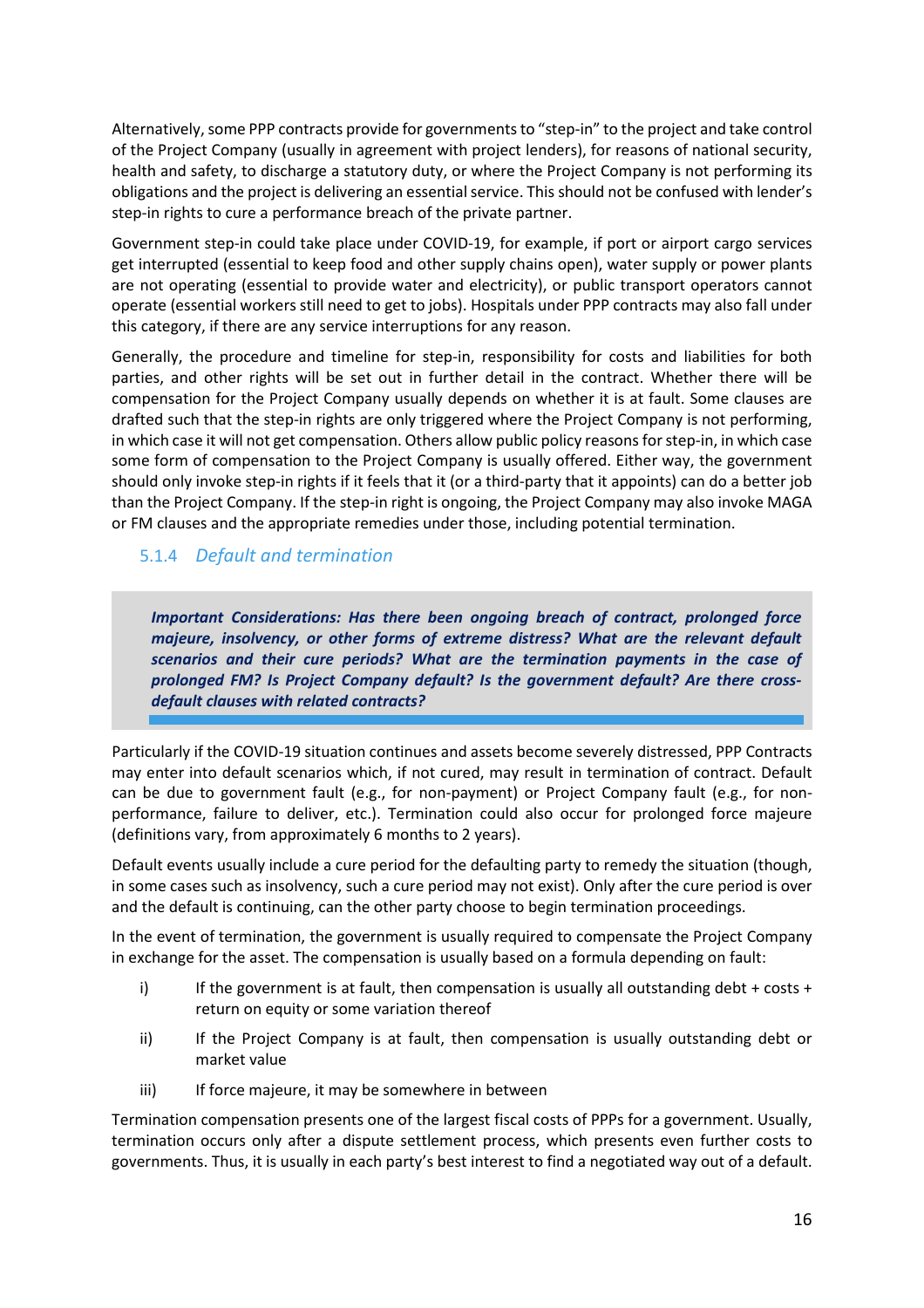#### 5.2 *Does the impact lead to financial distress of the project?*

*A fair assessment should be made of the financial losses incurred by the Project Company as a result of COVID-19. The financial equilibrium of the contract may need to be rebalanced if the government's policy decision is to maintain the service and the project.*

COVID-19 can impact the financial position of a PPP Company for many different reasons outlined below.

#### 5.2.1 *Loss of revenue*

With reduced economic activity due to the impacts of the pandemic, PPP projects (especially in the transportation sector) will experience considerable revenue generation challenges. Examples are the impacts to maritime ports (loss of shipping and service fees), airports (loss of gate fees, refuelling fees, airport commercial concessions), tolls roads (no users due to city-wide quarantines), and hospitals (new patients with uncertainty of how they will pay their medical bills). Even PPPs that receive revenue through availability payments might suffer in the long term as governments face contracting economies that result in declining tax revenues and less budgetary resources to honour their payment commitments.

Both loss of revenue and potential difficulties of governments to fulfill their payment obligations will have an impact on a private partner's ability to meet scheduled debt repayments under financing arrangements with lenders. The market is alert to this issue, and it is expected that borrowers and lenders will work together to agree a sensible approach.

PPPs, as partnerships with government entities, are generally better protected from COVID-19 impacts than other private businesses. They are either government-funded projects or, if user-funded they usually benefit from tools that require governments to share or cover costs created by the crisis. For contracts where FM is not well addressed, governments may need to quickly announce the protection they will afford to PPP companies (Example Box 7). PPP projects with a heavy debt burden may need immediate support that involves public funds or government guarantees.

#### *Box 7: Mitigating Loss in Revenue on 4G Toll Road Concessions in Colombia*

As Colombia introduced a state of emergency twice in response to the pandemic, Colombian ministries and other official bodies issued a number of regulations addressing the consequences of the restriction measures in their remits. Decree No. 482 of March 26, 2020, suspended obligations for transport infrastructure contracts as well as suspended the collection of toll tariffs to vehicles.

Therefore, road PPP contracts saw a significant reduction in revenue as a result of the COVID-19 emergency measures. To address this issue, regulatory and contractual measures were taken. From a regulatory perspective, the Colombian government issued Decree No. 768 of May 30, 2020, which (i) reactivated the collection of toll tariffs as of May 31, 2020, and (ii) enables the parties of existing concession and PPP contracts to agree to term extensions that, added together, exceed the limits provided by current regulations. At the contractual level, the National Agency of Infrastructure (ANI), which awards and oversees all the transport infrastructure concession contracts, carried out negotiations starting in May 2020 with toll road concessionaires, in which the Colombian Infrastructure Business Association (CCI) and other government control entities also participated.

A final agreement between ANI and the concessionaires was reached on October 5, 2020, and concessionaires have the option to execute such document within the next 30 business days. Such agreement:

Has the effect of a settlement agreement and aims to reduce future claims related to COVID-19.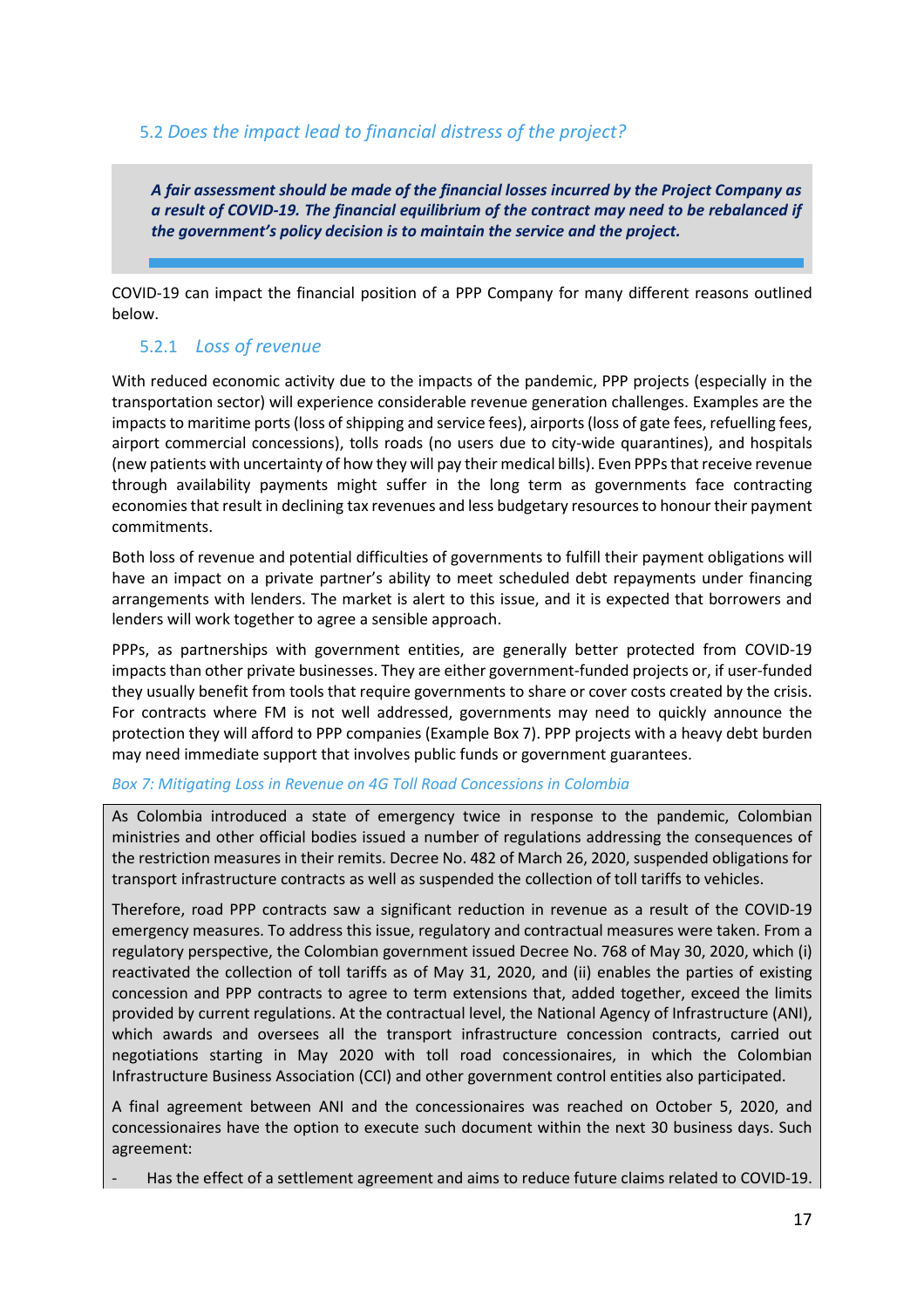- Recognizes that COVID-19 constitutes a Liability Excluding Event (Evento Eximente de Responsabilidad<sup>11</sup>) as it is defined and regulated in the toll road concession agreements, since it is an unpredictable and uncontrollable situation for the parties.
- Enables the concessionaires to (i) apply for retribution or special compensation, (ii) have an additional 98 days for the completion of unfulfilled obligations between March 25 and June 30, 2020, and (iii) requests the ANI to bear the additional equipment, personnel, and administrative idle costs due to COVID-19 that the concessionaire incurred during the given period.
- Establishes that the concessionaires may not claim for costs related to existing biosecurity measures as of the execution date of such agreement.
- Provides that the payments of idle costs shall be made with available resources, surpluses, or remaining amounts within each PPP contract.
- Establishes a mechanism to recognize future similar Liability Excluding Events related to COVID-19.
- Even though it was mainly negotiated with concessionaires of the 4G toll road concessions, shall be also applicable to 1G and 3G concessions.

#### 5.2.2 *Disruption in supply chains*

The effects of interrupted manufacturing capacity, and disruption of trading routes will be felt both upstream, in agriculture and the extractive industries, and downstream, in construction, wholesale, and retail commerce. For the construction industry, delays to materials and workforce shortages will require careful management of subcontractors and clients.

Infrastructure projects, particularly those procured using PPP models, may be impacted by closure or restrictions concerning the utilization of public infrastructure.

Projects in the development stage are facing the impacts of COVID-19 through contractors being affected by global restrictions on travel. There is also the potential for delays in construction due to affected global supply chains, ranging from extended customs clearance times to unavailability of parts or equipment due to shutdown of manufacturing facilities.

#### 5.2.3 *Increased costs*

For delays or increased costs incurred prior to completion, it may be possible for the Project Company to agree to an extension to the commercial operations date and/or expiry date and tariff adjustment with the offtake. This may result in additional financing costs, which would necessitate further discussions with lenders and shareholders.

#### *Box 8 Addressing Loss of Revenue due to COVID-19 – United Kingdom*

In the United Kingdom and Ireland, COVID-19 impact on some road projects has been a lot less than feared, effectively a big reduction in April 2020, but with recovery since then, back up to 70–75 percent of old traffic levels soon after. The more robustly structured and well-reserved projects have stayed healthy, while anything more thinly capitalized has fared less well.

For volume-based projects, some Authorities have agreed to pay on an average of previous months, but unlike demand-based projects, these variable cost elements can (and likely will) be considered within a wider reconciliation to come, looking across the various profits/losses from this time. For example, some projects have looked at usage numbers from the previous three months or from the equivalent month last year and the Authority has paid on that basis rather than actuals.

<span id="page-17-0"></span><sup>&</sup>lt;sup>11</sup> Similar to force majeure.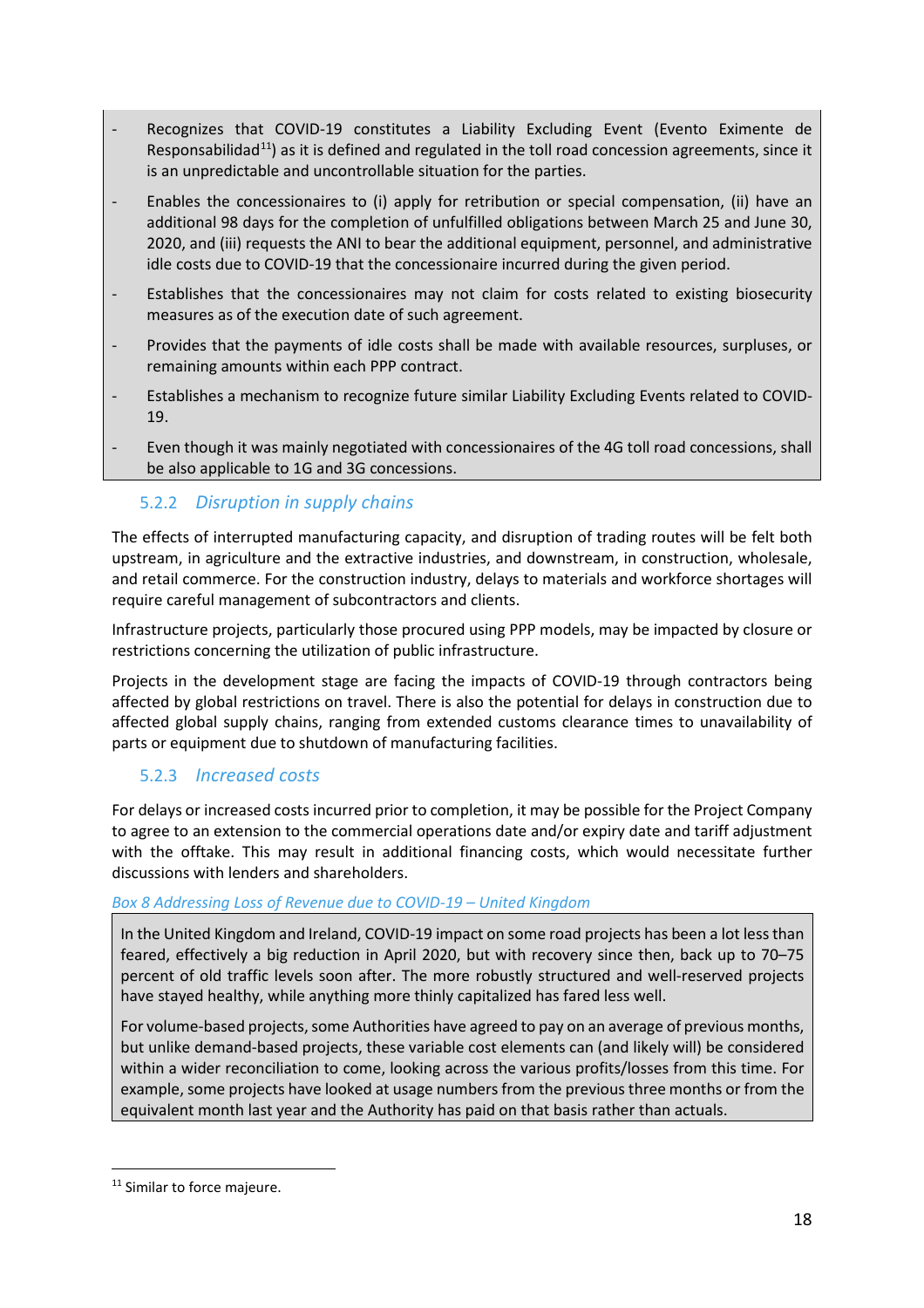However, some other projects suffering financial losses have had unsuccessful discussions with Authority on issues and have had to rely on reserves.

#### 5.2.4 *Inability to meet service obligations*

In order not to cause massive occurrence of contract breach of performance, contracting authorities may intend to introduce temporary measures to provide relief to Project Companies who are unable to fulfill their contractual obligations because of COVID-19. This should aim to provide temporary relief to Project Companies who may otherwise have to pay penalties for non-performance or for being unable to meet service obligations.

Where it is available, the nature of the relief will vary by contract, availability of insurance, and other project-specific factors. Under some contracts, the service provider will remain entitled to full payment or will not be liable for availability damages. Under others, service payments may be reduced, but not to the extent that certain unavoidable costs (such as debt service and fixed costs) would go unpaid.

### 6. Assessing Possible Action

Having reviewed the areas above, there is a range of possible actions that governments can take to address the effects of the pandemic on a PPP. Depending on the severity of impacts, the project may only need an adjustment in time and relief from penalties and obligations or may need more substantive financial support if it is judged to be effective and continues to represent value for money to do so.

The following is a list of possible actions/adjustments. Besides reviewing reliefs under contract and law, a government can invite the Project Company to propose actions that it would appraise for effectiveness and continuing value for money. Parties would go through a process similar to the one outlined in Section 7 to help with decision making and final agreements.

#### 6.1 *Possible actions WITHOUT additional financial outlay or contingencies*

In the first instance, through constructive dialogue, the parties to the PPP contract can identify temporary measures that can be taken to maintain service provision throughout the pandemic that do not request additional cash outlays or new contingencies for the government. However, these actions may include costs to governments, but these are direct costs or liabilities expressly considered in the contract and therefore included in its fiscal management framework. These could include:

- $\triangleright$  Extension of time to meet deadlines and waiving penalties or extension of PPP contract term to achieve the expected net present value of project cashflow.
- $\triangleright$  For availability payment-based projects, as they are not dependent on operational capacity but on the availability of the assets, governments can reasonably continue to make unitary payments to the Project Company according to schedule despite an asset not operating to full capacity. Governments may be able to restructure the payments to manage current low demand and revenue inflows.
- $\triangleright$  Suspension or relaxation of performance standards to lower costs, avoid defaults and penalties.
- $\triangleright$  Postponement or reduction in capex requirements and reassessment of future capital investment assumptions and requirements due to slowed economic growth and/or reduction in demand.
- $\triangleright$  Agreements to suspend or postpone payments from the Project Company to the government such as the payment of concession fees or taxes.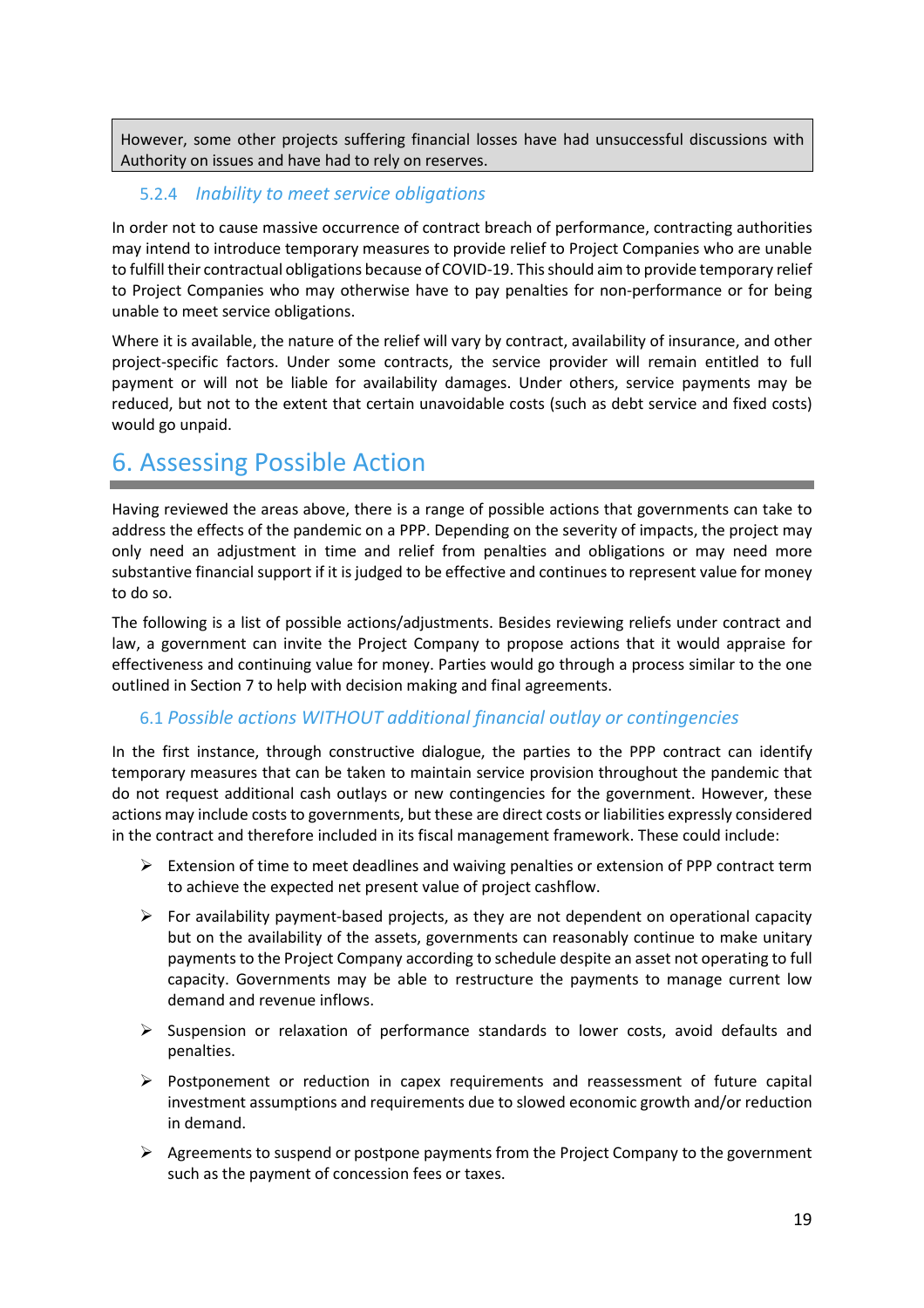- $\triangleright$  Allowing increase in user charges/tariffs—this will need to be supported under the regulatory framework and ensure protection of poor consumers.
- $\triangleright$  Implementation of contractual payment due to realization of contingent liabilities, such as minimum revenue guarantees triggered by drop in demand.
- $\triangleright$  Although most likely limited in application, compensation for lost revenues through business interruption insurance during periods when access to property is impeded by emergency/destruction or under civil authority coverage (due to restrictions imposed by the government) could be explored.

#### 6.2 *Possible actions WITH additional financial outlay or contingencies*

In other cases, however, there will be a need for the government to step in and provide additional financial support or take on additional contingent liabilities to maintain a PPP project, if this is judged to represent value for the government and the most effective course of action to maintain services. Such as:

- $\triangleright$  Payments for specific costs such as the cost of COVID-19-related expenses to ensure health and safety of infrastructure service (e.g., sanitizing of train cars) or worker's safety.
- $\triangleright$  Payments to cover shortfalls in revenues for non-payment by low-income households or for moratoriums in tariffs imposed by the government.
- $\triangleright$  Financing or grants to support furloughed employees—while not a cash injection to the PPP, it could support smooth remobilization/recovery of activities.
- $\triangleright$  Short-term liquidity support/backstop to Project Company.
- $\triangleright$  Government takeover of essential capex investment requirements or providing grants for viability gap.
- $\triangleright$  Credit enhancements such as payment guarantee to backstop public off-takers in the event their financial position declines.

In considering their options, governments will need to review what the law and PPP contract provides for (See Section 5.1 above) and which actions or adjustments could affordably meet their objectives and provide effective relief to the private partner, with a view to maintaining value-for-money.

Governments should also consider whether such remedies are most effectively implemented as project-specific financial support, or by adopting broad fiscal expansion, i.e., increased government spending to mitigate the economic impacts of COVID across the national economy, which would address the financial shortfall in a particular project. This could be done via cash payments to citizens, tax cuts, funding furlough schemes, unemployment insurance supplements, etc.

The measures should be limited in time, but also in scope. Care should be taken to ensure that these measures are not solving problems unrelated to COVID-19, such as inefficiencies and poor financial decisions by the parties.

#### 6.3 *Government stimulus support*

Many governments have implemented social safety net or stimulus programs to counter the negative impacts of COVID-19 restrictions on the population and business. Project Companies may benefit from such measures and therefore should be factored in when assessing the financial impact of COVID-19.

Governments may also choose to implement sector-wide responses to COVID-19 that benefit all service providers rather than negotiating on a project-by-project basis. If the fiscal space in the country becomes more constrained in the context of the global economic downturn, rationalizing services across a specific sector may need to be considered.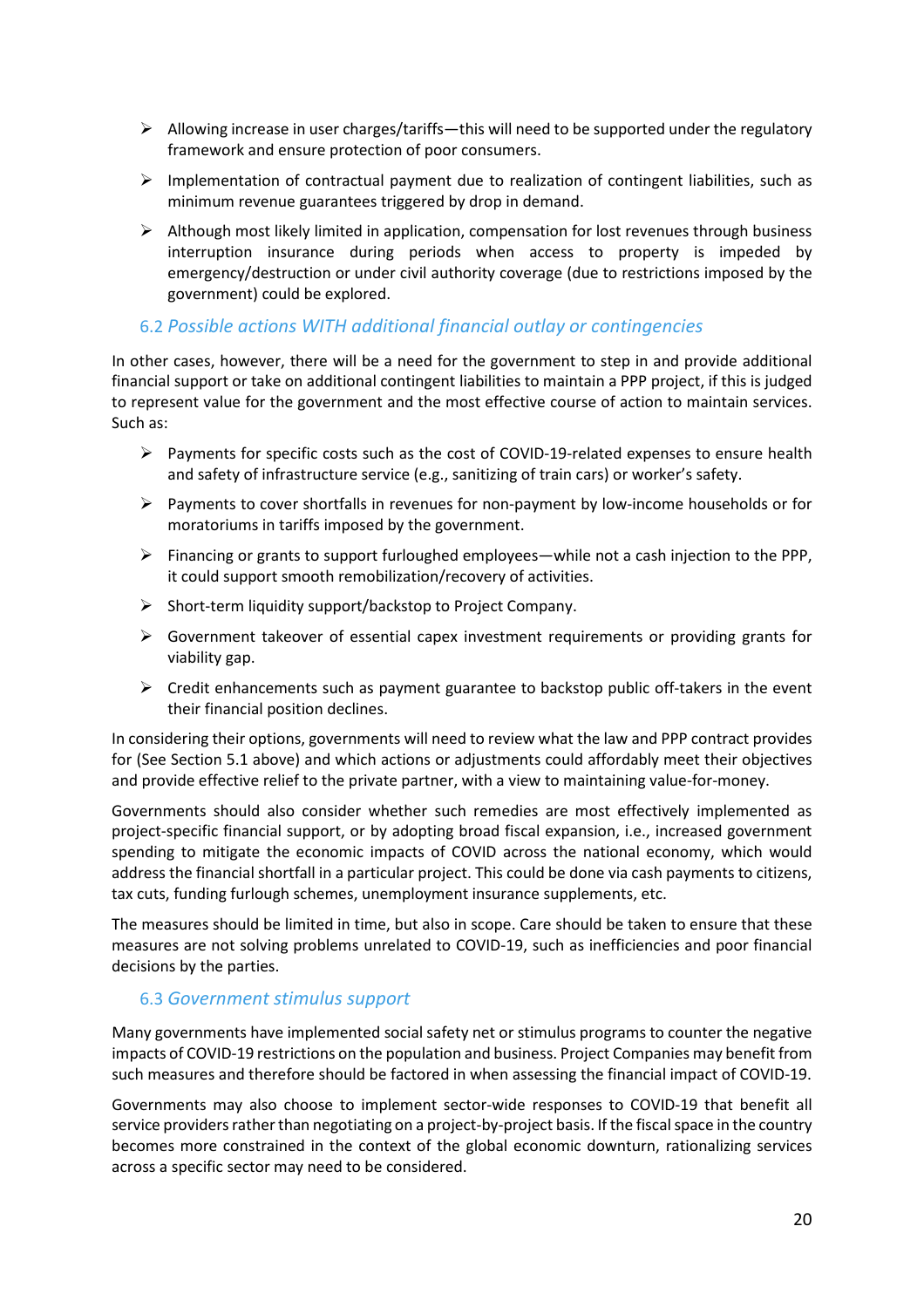# 7. Evaluating Financial Rebalancing Options and Scenarios

In order to evaluate the different actions/scenarios, decision making needs to be supported with reliable information, a way to systematically evaluate the scenarios' impact to the various stakeholders, government objectives, and supported by a transparent and cooperative process. The following sections describe the scenario-building process through the financial model and translating this information into the fiscal review process of governments:

#### 7.1 *Financial rebalancing*

To support the potential financial rebalancing of a PPP, the following information should be submitted by the Project Company to enable governments to properly assess the financial implications of COVID-19 on the project.

"**Submission for Relief"** that outlines the following:

**Project Company's situation** including an overview of:

- i) Key milestones and performance indicators
- ii) Description of operations and activities/projects/developments being implemented and planned for the next two years
- iii) Costs and revenues and current financial standing
- iv) Information on employees and customer status

**Statement of impacts/challenges caused by COVID-19** and proposed relief, including:

- i) Description, measurement and magnitude of the COVID-19-related impacts the claimant is seeking to address
- ii) a range of possible recovery scenarios
- iii) Statement of proposed relief and alternatives considered and assessment of alternatives
- iv) Legal or contractual basis of the claim
- v) Description of method and assumptions to arrive at the proposed claim
- vi) Actions taken to mitigate the impacts
- vii) Costs incurred

**Documents** to support the above, including:

- i) Initial financial model that accompanied the PPP tender
- ii) Audited financial statements
- iii) Legal, progress, economic and financial reports to support the project
- iv) Relevant agreements and major contracts, including to major suppliers, insurers, lenders and guarantors
- v) Latest demand study or market forecast in case available

To pinpoint the impact of COVID on the financial situation of the Project Company the adjusted financial model should represent the economic-financial situation of the concession immediately prior to the date of declaration of any health emergency then assess the following scenarios:

**Scenario 1 – Adjusted financial model (Without COVID-19)**: Build an economic and financial cash flow. Quarterly financial statements should be used to present flows from the start of the PPP to the date of the declaration of the health emergency. A projection should be presented under the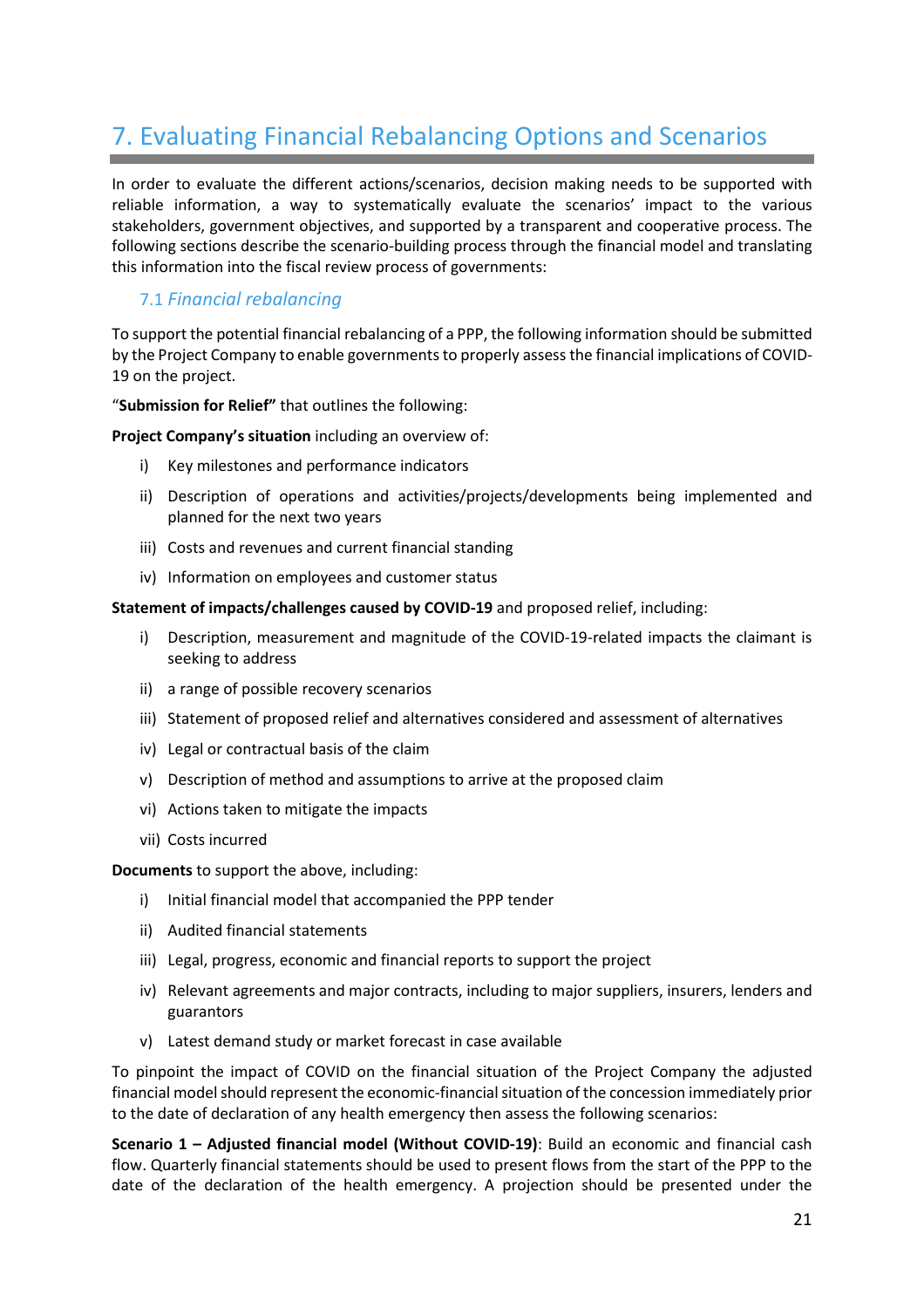assumption of continuity of the existing conditions from that date until the end of the agreement (i.e., without the effects of COVID-19).

**Scenario 2 – Adjusted financial model (With COVID-19):** Based on the Scenario 1 financial model, Scenario 2 will model the COVID-19 effects and costs that have been agreed by the parties to be legitimate under the contract or law or have agreed under policy objective considerations. The projection will be developed to the end of the contract and must consider the expected recovery of the economy or sector based on the national recovery plan and best estimates, as agreed by the parties. A range of sub-scenarios could be modeled to illustrate the likely impact of the rate of recovery from the COVID-19 crisis.

**Scenario 3 – Adjusted financial model (Compensation):** Based on Scenario 2, the requested compensation will be presented. The necessary assistance/compensation could be aimed for an initial time-bound period, for example, for the next 24 months. Additionally, it will be necessary to present different compensation proposals to determine the appropriate approach, always maintaining the economic-financial balance between the parties.

**Independent audit:** The parties are advised to appoint an independent third party to audit and validate the information, assumptions, and results of the economic projections and financial models that result from the interaction described above.

#### 7.2 *Reassessing fiscal implication of financial rebalancing*

The impact of the above scenarios and possible compensation will need to be reviewed from a fiscal affordability perspective, i.e., does the project still meet basic value-for-money criteria and are any new government financial commitments affordable.

Fiscal commitments and contingent liabilities from PPPs should be incorporated into the broader national public investment management systems to enable governments to:

- Assess the fiscal implications of a proposed PPP project
- Control aggregate exposure to PPPs
- Budget for fiscal commitments to PPPs
- Reflect fiscal commitments to PPPs in government accounts and reports

In cases where COVID-19 results in a change or increase in such liabilities, these should be reassessed within the context of the national fiscal management framework to ensure liabilities are affordable and properly accounted for. [12](#page-21-0)

### 8. Reaching a Resolution

The wide range of aspects to be assessed, as outlined above, and the potential options for action will drive a government's decision making process. In many countries, governments (usually through the Ministry of Finance) have provided more general guidelines to contract granting authorities to have a uniform framework of handling actions related to PPPs. A government should also have regard to the legal and contractual framework on dispute settlement for these discussions as well as other relevant laws. Governments should ensure they have sufficient capacity, or engage advisers as necessary, to independently assess options and support negotiations with the private partners. While the option is always available to parties to come to a mutual agreement, or to provide relief that is outside of the contract, governments will want to make sure that the agreement follows the formalities required by law and contract in order to be binding and enforceable. Such agreements may also want to specify

<span id="page-21-0"></span><sup>&</sup>lt;sup>12</sup> The WB is currently undertaking a review of the impact of COVID-19 on Fiscal Commitments and Contingent Liability management.